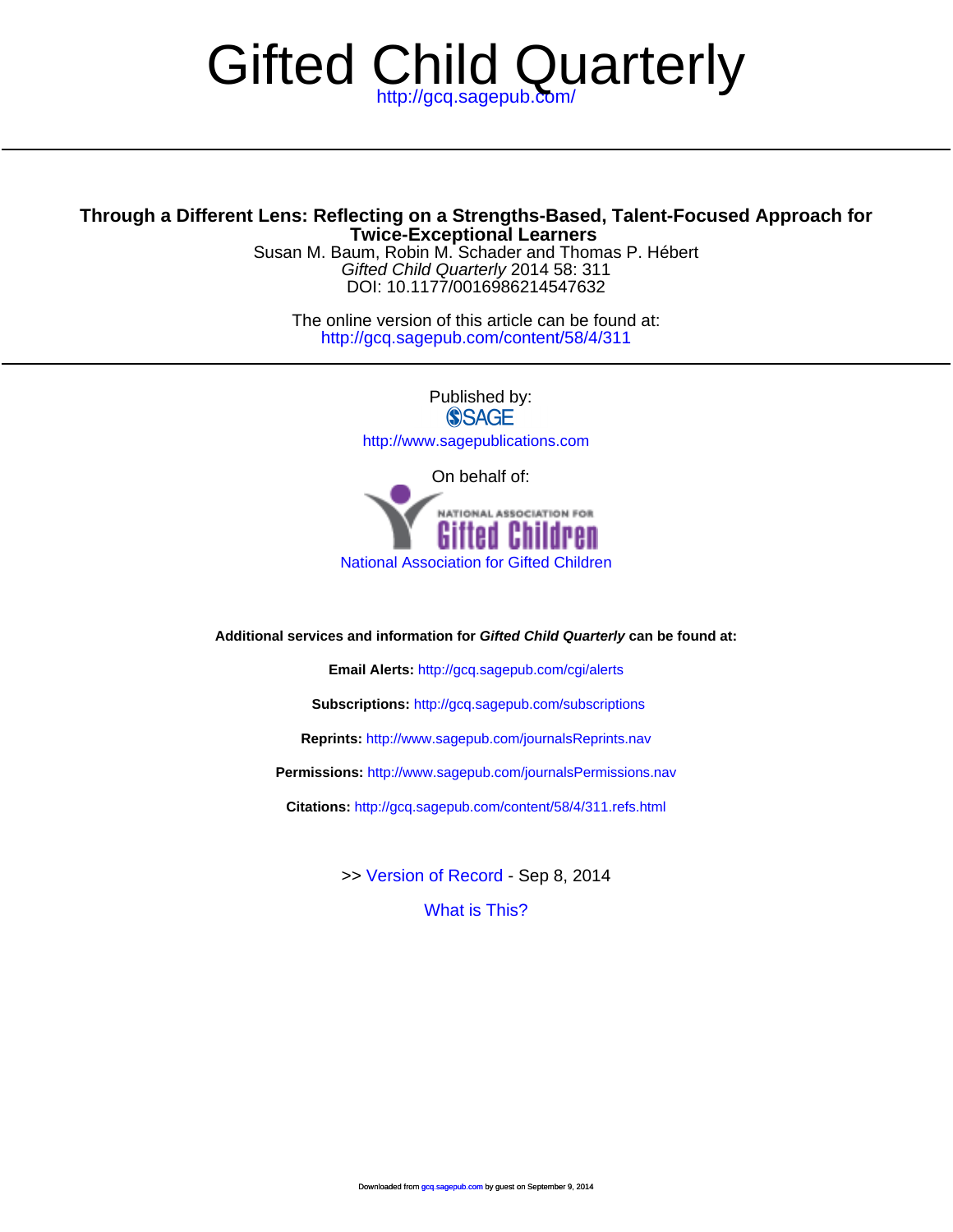## **Through a Different Lens: Reflecting on a Strengths-Based, Talent-Focused Approach for Twice-Exceptional Learners**

Gifted Child Quarterly 2014, Vol. 58(4) 311–327 © 2014 National Association for Gifted Children Reprints and permissions: sagepub.com/journalsPermissions.nav DOI: 10.1177/0016986214547632 gcq.sagepub.com

**SSAGE** 

 $\mathsf{S}$ usan M. Baum<sup>1</sup>, Robin M. Schader<sup>2</sup>, and Thomas P. Hébert<sup>3</sup>

#### **Abstract**

This study sought to understand the experiences of a cohort of students who entered a strengths-based private school for twice-exceptional students during middle school and successfully completed graduation requirements. Using a case study design, the researchers analyzed data collected from student and teacher interviews, parent focus groups, educational records, and psychological reports. Findings indicate areas of change and development across cognitive, emotional/behavioral, and social domains and identified five factors underlying student growth: psychological safety, tolerance for asynchrony, time, positive relationships, and the consistent use of a strengths-based, talent-focused philosophy. Data also revealed four benefits from the talent development opportunities offered by the school. Participating in talent development activities enabled students to become part of a social group; to overcome some social, emotional, and cognitive challenges in context; to develop ongoing mentor and professional relationships with people in talent areas; and to develop expertise in an area of talent. This research supports the incorporation of a strengths-based, talent-focused approach for twice-exceptional learners.

#### **Keywords**

twice-exceptional, middle school age, high school age, social and/or emotional development and adjustment

Eight years ago, an existing private school for gifted students with academic, social, emotional, and/or behavioral challenges implemented an alternative approach to traditional teaching practices based on a growing body of multidisciplinary research that cites the benefits of using a strengthsbased, talent-focused philosophy. The school's program consisted of three key elements: The multiperspectives process model (MPPM), which is an explicit decision-making tool; the schoolwide enrichment model (SEM; Renzulli & Reis, 1997); and the contextualization and integration of skill development with differentiation that takes into account both strengths and weaknesses.

The purpose of this study was to understand the experiences of the first cohort of students who entered the school when the strengths-based, talent-focused approach was put into effect. By identifying ways this approach may have influenced student growth, the researchers hoped this study would add to the literature about creating effective educational programs for twice-exceptional  $(2e)$  students.<sup>a</sup>

## **Background**

Reviews of extant literature indicate that the 2e population has a unique set of educational needs. Four articles in the past 15 years summarized existing information and, taken together, concur that research has centered primarily on the characteristics and identification of 2e students along with compensation and remediation techniques (Brody & Mills, 1997; Kalbfleisch & Iguchi, 2008; Nicpon, Allmon, Sieck, & Stinson, 2011; Nielsen, 2002). To a lesser degree, the articles addressed the social and emotional issues faced by these students as a function of their paradoxical syndromes. While programming options are described, there has been little research on the effectiveness of various approaches. Nicpon et al. (2011) note that "this research agenda must be a priority" (p. 14).

Although 2e students possess gifts and disabilities simultaneously, the two exceptionalities are often addressed separately in educational settings (Assouline & Whiteman, 2011), with little regard for the influence one exceptionality may have on the other (Schultz, 2012). For example, as Schultz argues, 2e students may not have received necessary accommodations for success when participating in an advanced

<sup>3</sup>University of South Carolina, Columbia, SC, USA

#### **Corresponding Author:**

<sup>&</sup>lt;sup>1</sup>College of New Rochelle, New Rochelle, NY, USA <sup>2</sup>Independent Consultant, San Francisco, CA, USA

Susan M. Baum, 211 Separatist Road, Storrs, CT 06268, USA. Email: [subeebaum@yahoo.com](mailto:subeebaum@yahoo.com)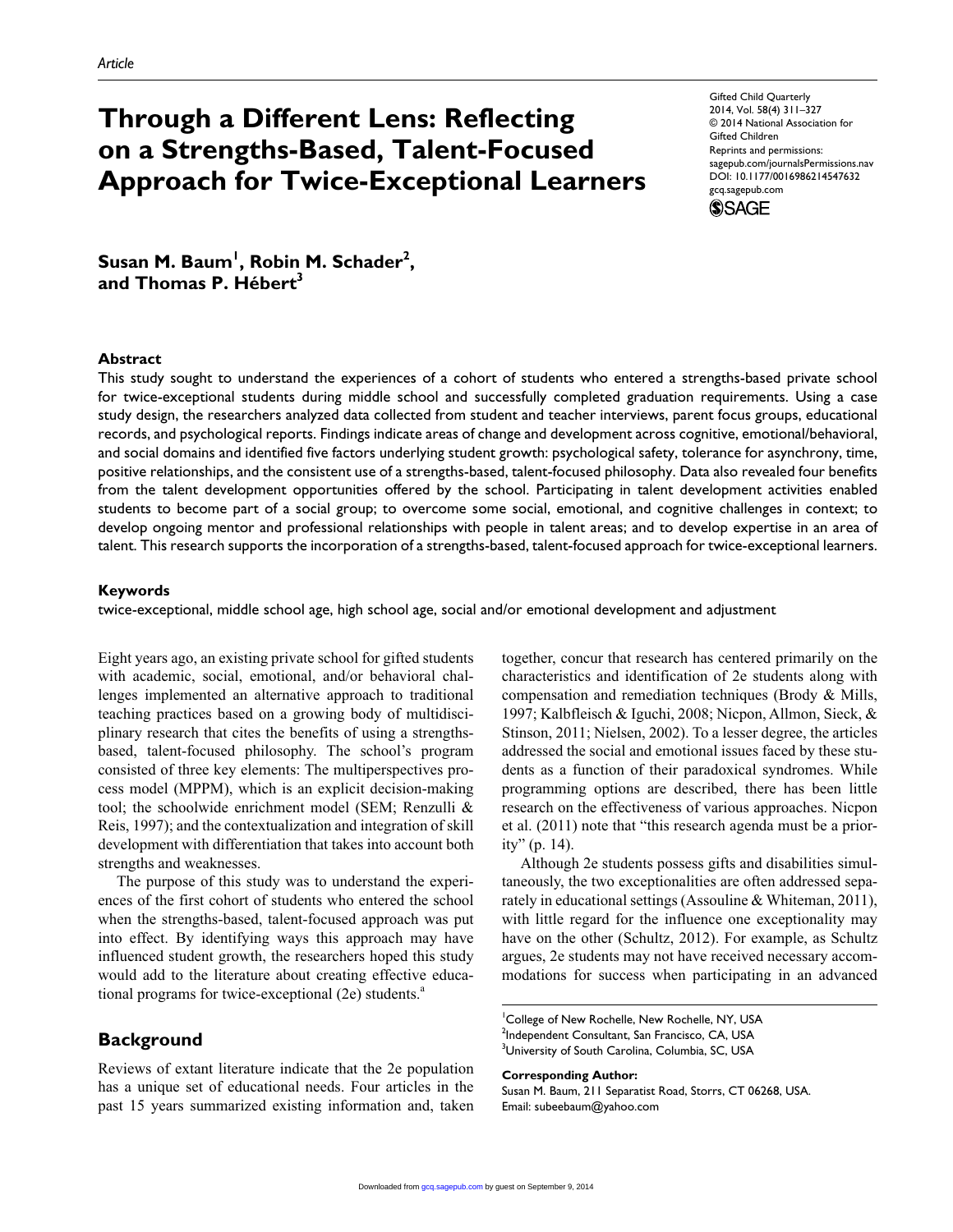honors course. Furthermore, Crim, Hawkins, Ruban, and Johnson (2008) found that because of the federal mandate to serve students with disabilities, 2e students were more likely to receive deficits-based services than talent development or gifted programming.

## **Theoretical Framework**

Traditionally, schools have tended to serve the needs of these students by first trying to remediate the deficits through a variety of programs and settings (Assouline & Whiteman, 2011; Crim et al., 2008). From a distinctly different perspective, the field of positive psychology argues that a primary focus on the disability or problem offers only a limited understanding of a student's potential (Peterson, 2009). Rather than placing attention primarily on correcting weaknesses, positive psychologists recommend adopting researchbased interventions that build competency by focusing on and amplifying strengths (Terjesen, Jacofsky, Froh, & DiGiuseppe, 2004). "Treatment is not just fixing what is broken; it is nurturing what is best" (Seligman & Csikszentmihalyi, 2000, p. 7).

Many researchers agree that 2e students require an approach that encompasses attention to high potential and talent areas as well as areas of deficit (Assouline & Whiteman, 2011; Baum & Owen, 2004; Brody & Mills, 1997; Nicpon et al., 2011; Reis, Neu, & McGuire, 1995; Schultz, 2012). Studies from the field of gifted education, applying gifted education strategies with nontraditionally gifted students, have provided evidence to support this position (Baum, Cooper, Neu, & Owen, 1997; Olenchak, 1995; Oreck, Baum, & McCartney, 2000; Reis, Schader, Milne, & Stephens, 2003). The commonality across this research is the presence of a talent focus. Although recognizing that some or all of the elements in a traditional approach of providing remediation, compensation strategies, and social skills classes for struggling learners can show some success, collective findings from positive psychology and gifted education suggest using a different lens—away from remediation as the primary emphasis to a model based on what clinical professor of psychiatry Daniel Siegel (personal communication, May 31, 2013) suggests—using "strengths as the entry point." The combination of positive psychology and the talent development approach validated through gifted education research formed the theoretical foundation for the school's philosophy and programming.

## **Method and Procedures**

To understand what students experienced, the researchers employed a case study research design. Merriam and Simpson (1995) define *qualitative case study* as "an intensive description and analysis of a phenomenon or social unit such as an individual, group, institution, or community" (p. 108), looking holistically and in-depth within a particular context, and reporting descriptions of the contextual

influences on the individual or program under investigation. Case studies examine individuals' experiences within one "bounded system" (Merriam, 1998) and provide a thorough understanding of the particular, which is transferred when the particular is recognized across similar or diverse contexts (Stake, 2010). This investigation involved a bounded system of one cohort of students in one particular school.

For the purpose of this study, these operational definitions were used:

- •• "Strengths-based" is defined as curricular and instructional approaches that are differentiated to align with students' cognitive styles, learning preferences, and profiles of intelligences.
- "Talent-focused" involves ongoing identification and recognition of a student's advanced abilities as well as budding interests, along with explicit options for exploring and expressing those abilities and interests within and outside the curriculum. *Talent focus* is used as an overarching term that includes "talent development."
- •• "Talent development" refers to encouragement and support of identified talents and abilities that are nurtured in their own right—neither as an opening for remediation nor as a reward or motivator for achievement.

#### *Setting*

The research took place in a private, college preparatory school for 2e students in Grades 6 to 12 with class size limited to between 8 and 12 students. The school's professional staff included an educational therapist; a school psychologist; a part-time director of professional development, who is one of the authors of this study; and teachers with expertise in their own discipline areas (i.e., published authors, experienced musicians, and accomplished scientists) but not necessarily with special education or gifted education credentials.

#### *Participants*

The focus of the study was to understand the experiences of a cohort of students who were the first for whom the school's philosophy was implemented. The 10 students (eight males and two females) that entered in middle school and completed graduation requirements by 2011 were included in this research. Throughout this article, the participants are identified using pseudonyms to protect their anonymity. Table 1 provides the students' pseudonyms, information about age and grade level at entry to the school, as well as the reasons cited in exit interviews for students who left the cohort. All students came from middle to high–socioeconomic status families; only one was not Caucasian.

Acceptance at the school required that each student submit a comprehensive psycho-educational report with scores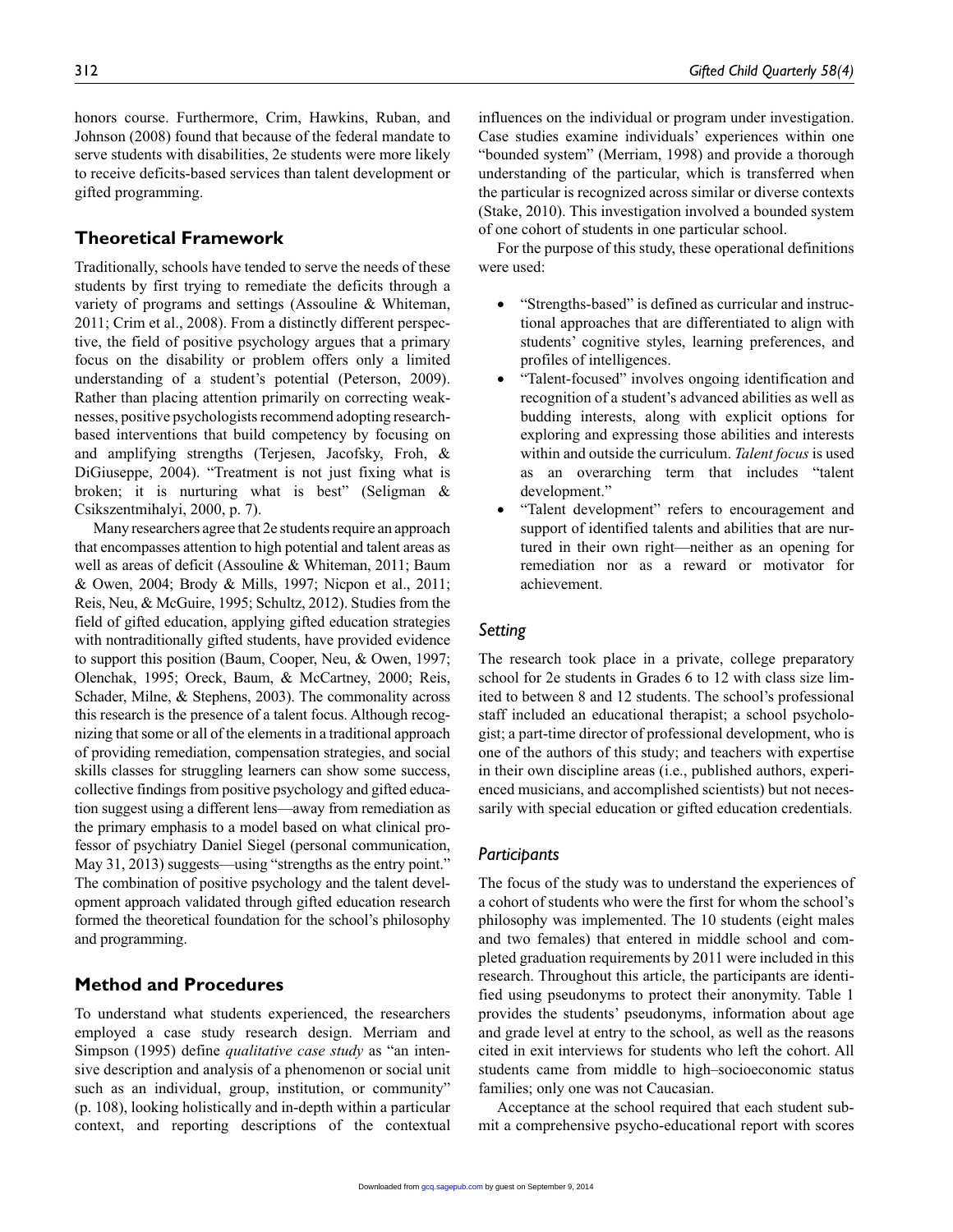#### **Table 1.** Students Entering Middle School.

| Student code   | Pseudonym    | Age at entry,<br>years | 6th grade<br>entry        | 7th grade<br>entry        | 8th grade<br>entry        | Grade left<br>cohort | Reasons cited<br>for leaving                                                                   |
|----------------|--------------|------------------------|---------------------------|---------------------------|---------------------------|----------------------|------------------------------------------------------------------------------------------------|
| S <sub>1</sub> | Mark         | П                      | X                         |                           |                           |                      | Graduated                                                                                      |
| S <sub>2</sub> | Beth         | $\mathbf{H}$           | $\boldsymbol{\times}$     |                           |                           |                      | Graduated                                                                                      |
| S <sub>3</sub> | Jacob        | $\mathbf{H}$           | $\boldsymbol{\mathsf{X}}$ |                           |                           |                      | Graduated                                                                                      |
| S <sub>4</sub> | Peter        | $\mathbf{H}$           | $\boldsymbol{\mathsf{X}}$ |                           |                           |                      | Graduated                                                                                      |
| S <sub>5</sub> | Amy          | $\mathbf{H}$           | $\boldsymbol{\mathsf{X}}$ |                           |                           |                      | Graduated                                                                                      |
| S6             | Lucas        | $\mathbf{H}$           | $\boldsymbol{\mathsf{X}}$ |                           |                           |                      | Graduated                                                                                      |
| S7             | Paul         | 12                     |                           | $\boldsymbol{\mathsf{X}}$ |                           |                      | Graduated                                                                                      |
| S8             | <b>Brian</b> | 12                     |                           | $\pmb{\times}$            |                           |                      | Graduated                                                                                      |
| S9             | Michael      | 13                     |                           |                           | $\boldsymbol{\mathsf{X}}$ |                      | Graduated                                                                                      |
| <b>SI0</b>     | Andrew       | 13                     |                           |                           | $\pmb{\times}$            |                      | Graduated                                                                                      |
|                |              |                        |                           |                           |                           |                      |                                                                                                |
| <b>SII</b>     |              |                        | $\boldsymbol{\times}$     |                           |                           | 9th                  | Repeated 8th<br>grade and<br>graduated<br>the<br>following<br>year                             |
| S12            |              |                        | $\boldsymbol{\mathsf{X}}$ |                           |                           | 8th                  | Desired<br>larger social<br>environment<br>and school<br>with more<br>sports                   |
| S13            |              |                        | $\boldsymbol{\mathsf{X}}$ |                           |                           | I Oth                | Financial<br>reasons;<br>chose<br>mainstream<br>school with<br>Special<br>Education<br>options |
| S14            |              |                        | $\pmb{\times}$            |                           |                           | 8th                  | Wanted<br>to be at<br>mainstream<br>school                                                     |
| S15            |              |                        |                           | $\boldsymbol{\mathsf{X}}$ |                           | 9th                  | Financial<br>reasons                                                                           |
| <b>SI6</b>     |              |                        |                           | $\boldsymbol{\mathsf{X}}$ |                           | I Oth                | Wanted<br>a larger,<br>mainstream<br>school                                                    |
| S17            |              |                        |                           |                           | $\boldsymbol{\mathsf{X}}$ | 11th                 | Needed new<br>environment<br>at both<br>home and<br>school; went<br>abroad                     |

documenting both high abilities and diagnosed disabilities that affect learning. As prospective students, each visited the school for in-depth interviews and participated in classroom sessions where teachers observed their responses and interactions. Gifted potential was agreed on by the admissions committee based on a synthesis of test scores, interviews, and observations.

All students had documented evidence of superior intellectual ability on The Wechsler Intelligence Scale for Children (WISC), either the WISC III (Wechsler, 1991) or the WISC IV (Wechsler, 2003). Full Scale scores ranged from 120 to 149; Verbal Comprehension scores ranged from 110 to 150; and Perceptual Reasoning ranged from 106 to 142. Diagnoses noted in psychological reports prior to entry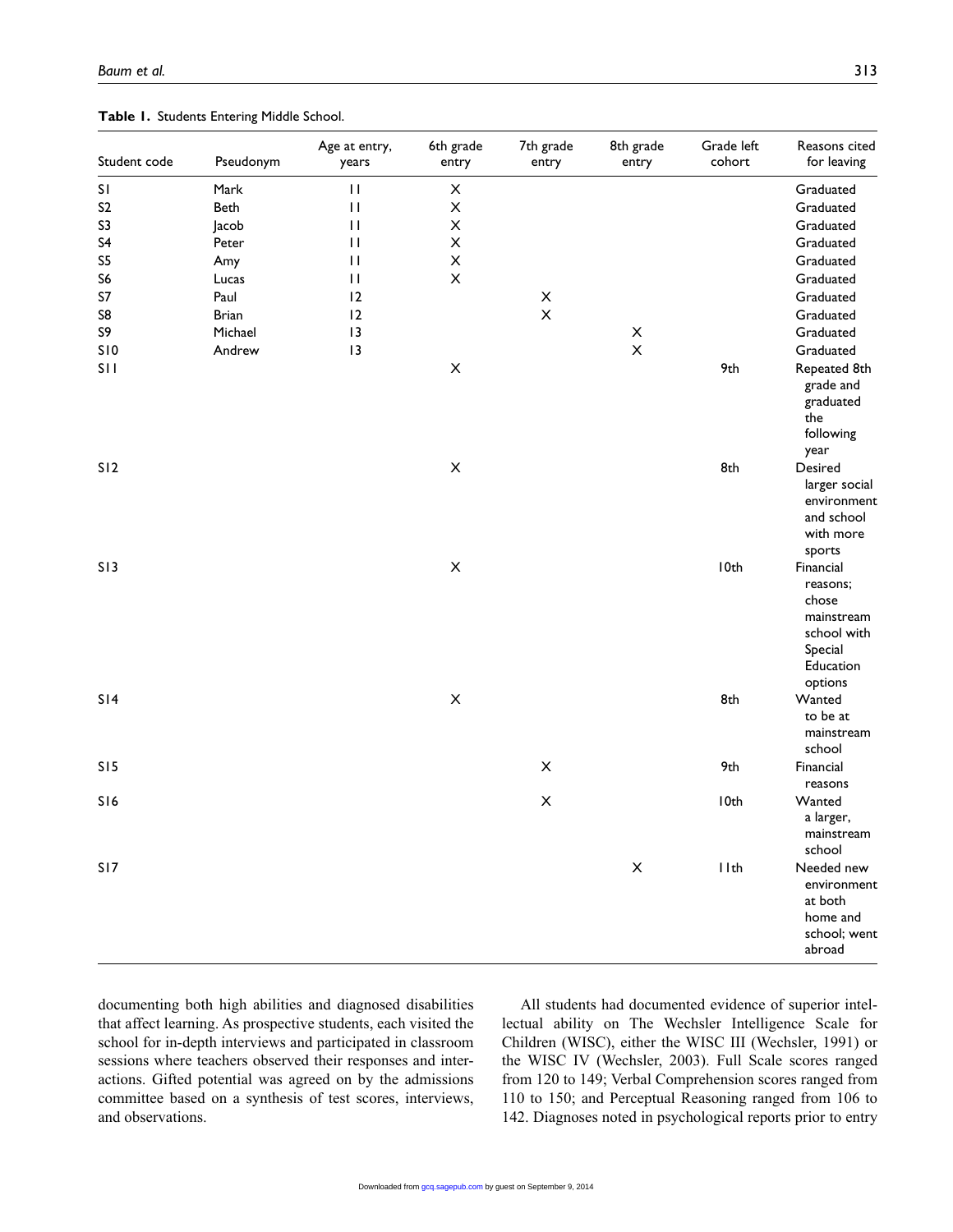included the following<sup>b</sup>: attention deficit hyperactivity disorder (ADHD;  $n = 6$ ); Asperger's syndrome<sup>c</sup> ( $n = 3$ ), with three additional students noted as having "Asperger's-like" behaviors; obsessive-compulsive disorder (OCD; *n* = 2); oppositional defiant disorder (ODD) (*n* = 2); generalized anxiety disorder (GAD;  $n = 4$ ); Tourette syndrome ( $n = 1$ ); and major depressive disorder  $(n = 1)$ . The reports also indicated weaknesses in executive functioning, processing speed, working memory, and/or written production for the majority of students. Prior to acceptance at the school, all but two of the students had been receiving therapies and services to address their respective needs. Seven were taking or had taken some form of medication to address combinations of inattention, hyperactivity, anxiety, and/or depression. Even with these supports in place, no student had been able to thrive in previous school environments.

The cohort of students shared identification as 2e, yet their combination of gifts and disabilities was individual. All of the students graduated from the school, but their development and progress varied. The short descriptions of the participants, compiled from admissions folders, psychological reports, interim progress reports, and cumulative folders provide an understanding of the range of unique challenges and needs, along with a sense of the commonalities within the group.

*Brian:* Brian suffered from GAD, which manifested in his inability to speak or interact with others. Also diagnosed with dysgraphia, he had a difficult time producing written material and had performed poorly in public school despite an IQ in the superior range, standardized achievement test scores above the 98th percentile in all subject areas, and extraordinary skills in computer technology. By high school, Brian had been accelerated in math, science, and technology. He graduated a year early, deferring admission for a year to a well-respected school of engineering to serve as a research assistant to scientists at California Institute of Technology.

*Peter:* According to psychological reports, Peter was diagnosed with Asperger's syndrome at age 3. He scored in the superior range on the WISC IV, but professionals projected that he would always have difficulties with socialization and group settings. Deficits were also noted in executive functioning and motor planning. When he entered the school, he was seeing an educational therapist weekly to help with writing skills and organizational difficulties. By graduation Peter excelled in writing, drama, and drumming. He was accepted at five colleges.

*Lucas:* A victim of panic attacks and bullying in previous schools, Lucas resorted to cutting (self-mutilation with a sharp object). His sensitivity to the injustices of the world caused high levels of anxiety. At the time of entrance to the school, Lucas was taking medication for anxiety and was attending weekly counseling sessions. Scoring in the 93rd percentile on Verbal Comprehension Index on the *Andrew:* Diagnosed with Asperger's syndrome, ODD, and ADHD Inattentive Type, Andrew had been hospitalized for depression and then homeschooled for a year prior to entering the school. Despite scores in the superior range on both the Verbal Comprehension and Perceptual Organization indices on the WISC III, his poor handwriting and his attention and sequencing difficulties were ongoing obstacles to success. By the end of high school, as documented in his psychological evaluation, Andrew's friends, teachers, and peers all noticed his keen wit and intense interest in technology and video games. He was accepted into five universities, planning to major in science and technology.

*Jacob:* Jacob had diagnoses of ADHD, OCD, dysgraphia, and Tourette's syndrome. Entering this school, he was anxious, depressed, fearful of change, often oppositional, and taking a mix of prescription medications. He scored 138 on the Verbal Comprehension Index of the WISC III. Although it was noted that Jacob was highly gifted in reading and writing, he often refused to complete assignments. By his senior year, Jacob was regarded as a leader. Already accepted through early action at two notable liberal arts colleges at the time of his interview, Jacob was looking forward to hearing from other schools.

*Paul:* Paul's psychological reports indicated diagnoses of ADHD and dysgraphia and severe problems with processing speed and working memory resulting in an inability to memorize information and write fluently. Performing in the superior range on the WISC III, Paul scored in the 99th percentile on the Verbal Comprehension Index. Creative, humorous, and socially adept, Paul often used these abilities to avoid tasks. He barely met academic requirements for graduation but was accepted to a state university.

*Mark:* Diagnosed with ADHD and OCD, Mark experienced difficulties with executive functioning, anxiety, impulsivity, and visual motor integration. Performing in the superior range on the WISC III Full Scale, he scored in the 99th percentile on the Verbal Comprehension Index. Throughout high school, Mark floated ideas for entrepreneurial ventures. He did not complete his college application on time (later receiving acceptance to a local college), choosing to start a video filming company directly after graduation.

*Michael:* Michael was diagnosed with Asperger's syndrome, OCD, and ADHD. His records noted extreme cognitive rigidity and social immaturity. His superior intellectual abilities on the WISC III along with excellent academic performance led to acceleration in seventh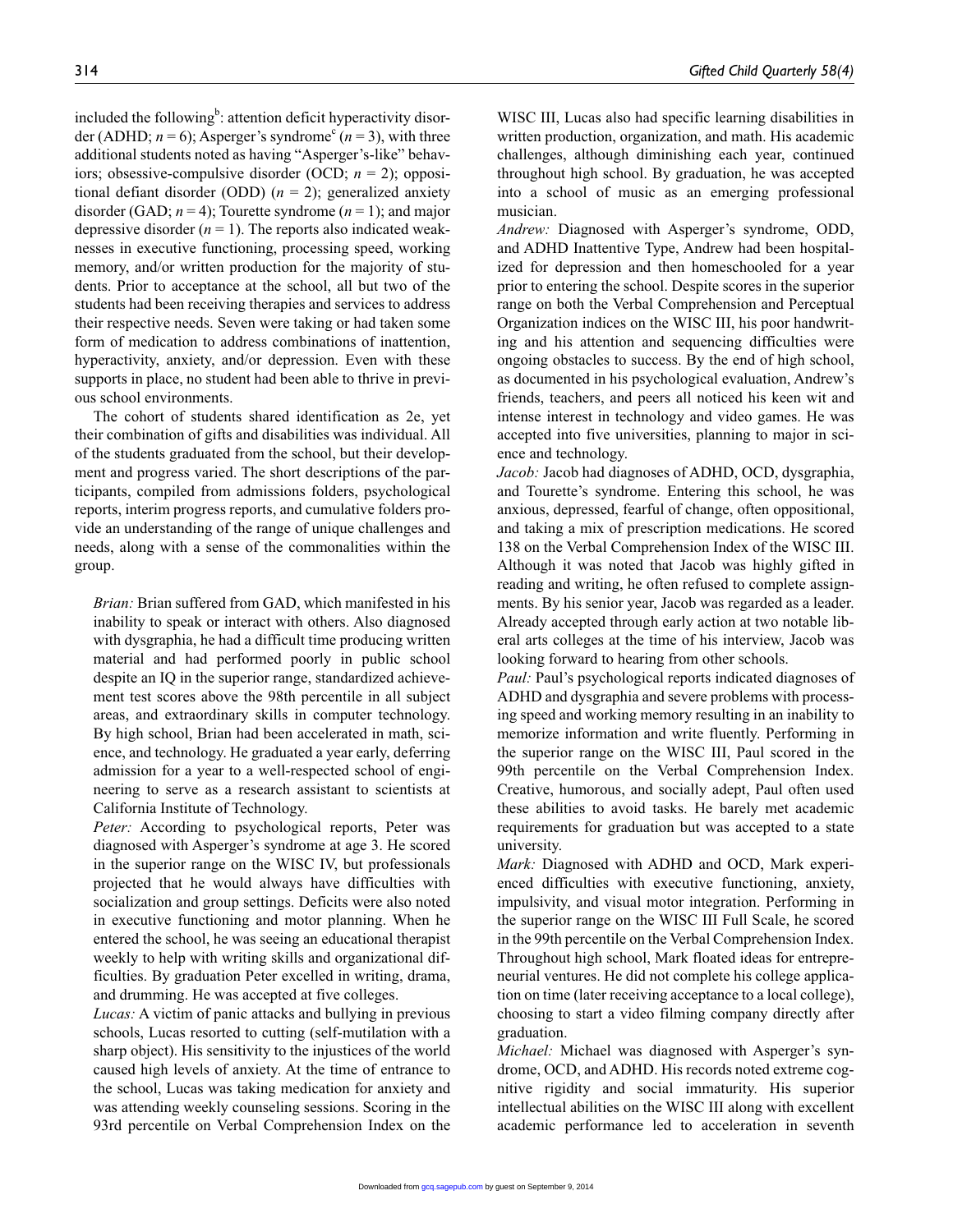grade. However, his emotional issues increased, and he began to struggle with productivity. He required an extra year to finish all the requirements and was then accepted to a drama program in a state university.

*Amy:* Academically advanced but diagnosed with autism, Amy had difficulty staying focused and transitioning from one task to another. She was rude and abrasive to faculty and peers. She skipped eighth grade and graduated a year ahead of her peers, receiving a scholarship to attend a noted women's college; however, her parents insisted on declining the offer. Amy then attended a local community college and continued to visit the school frequently during that year, spending time with the school counselor and friends from her original cohort.

*Beth:* With diagnoses of Asperger's, ADHD, ODD, and GAD, Beth had been seen by three therapists, was taking medication, and was enrolled in a social skills class when she entered the school. Her highly variable WISC III profile ranged from a score of 147 on Perceptual Organization Index to a low of 69 on the Freedom From Distraction Index. She was a voracious reader, adding insightful comments during discussions, yet only on her own terms. Her defiance led to standoffs with peers and faculty. By her senior year, Beth had completed most of her assignments on time but continued to need support with writing. Her talent in art flourished during high school resulting in her acceptance by a well-known college for the arts.

Denzin (2006) suggests extending participants to include other stakeholders, therefore we also included information from parents and teachers who taught these students at different grade levels, as well as staff members who witnessed the students' growth from middle school to graduation.

#### *Program*

*Multiperspectives Process Model.* To create the highly supportive program, faculty and staff developed a team decisionmaking model (Figure 1) that synthesized important elements critical to understanding 2e students. Starting from a strengths-based, talent-focused philosophy, use of the MPPM encouraged collaboration among the professionals working with the students and their families that resulted in a cohesive, consistent approach where the different perspectives were considered and aligned. To assure fidelity to the model, an enlarged, visual diagram of the MPPM was used at team meetings in order to guide discussions.

The MPPM is best described as student-centered. Both the talents and challenges of 2e students are viewed simultaneously, highlighting the dynamic interplay between and among five critical variables gleaned from both research on 2e learners and experience. The variables are gifts, talents,



**Figure 1.** The multiperspectives process model.

and interests; learning differences; social and emotional readiness; disabilities; and the family context.

*Gifts, talents, and interests:* This variable is always considered first. Its priority stems from knowledge that such a focus opens avenues for engaging student attention (Gardner, 2004) and finding avenues for them to develop positively (Neihart, 2002; Seligman & Csikszentmihalyi, 2000).

*Learning differences:* Style differences (personality, cognitive, multiple intelligences profiles, and learning styles) affect how 2e learners process information and organize their lives (Baum & Owen, 2004; Gardner, 2004; Silverman, 1989). Because a strengths-based perspective requires careful attention (Tomlinson, 2004), the MPPM team uses students' profiles to align instructional goals appropriately.

*Social and emotional readiness:* Social and emotional well-being is foundational for good learning to take place. Psycho-social and emotional issues are prevalent in students with dual diagnoses (Assouline, Nicpon, & Whiteman, 2010; Moon, 2002; Reis & Colbert, 2004; Webb et al., 2005). Twice-exceptional students tend to be anxious, as well as socially and emotionally immature (Baum, Dann, Novak, & Pruess, 2009; Eide & Eide, 2006). These issues may compromise their readiness to cope with age- or grade-level demands. For these reasons, readiness is weighed carefully by the team.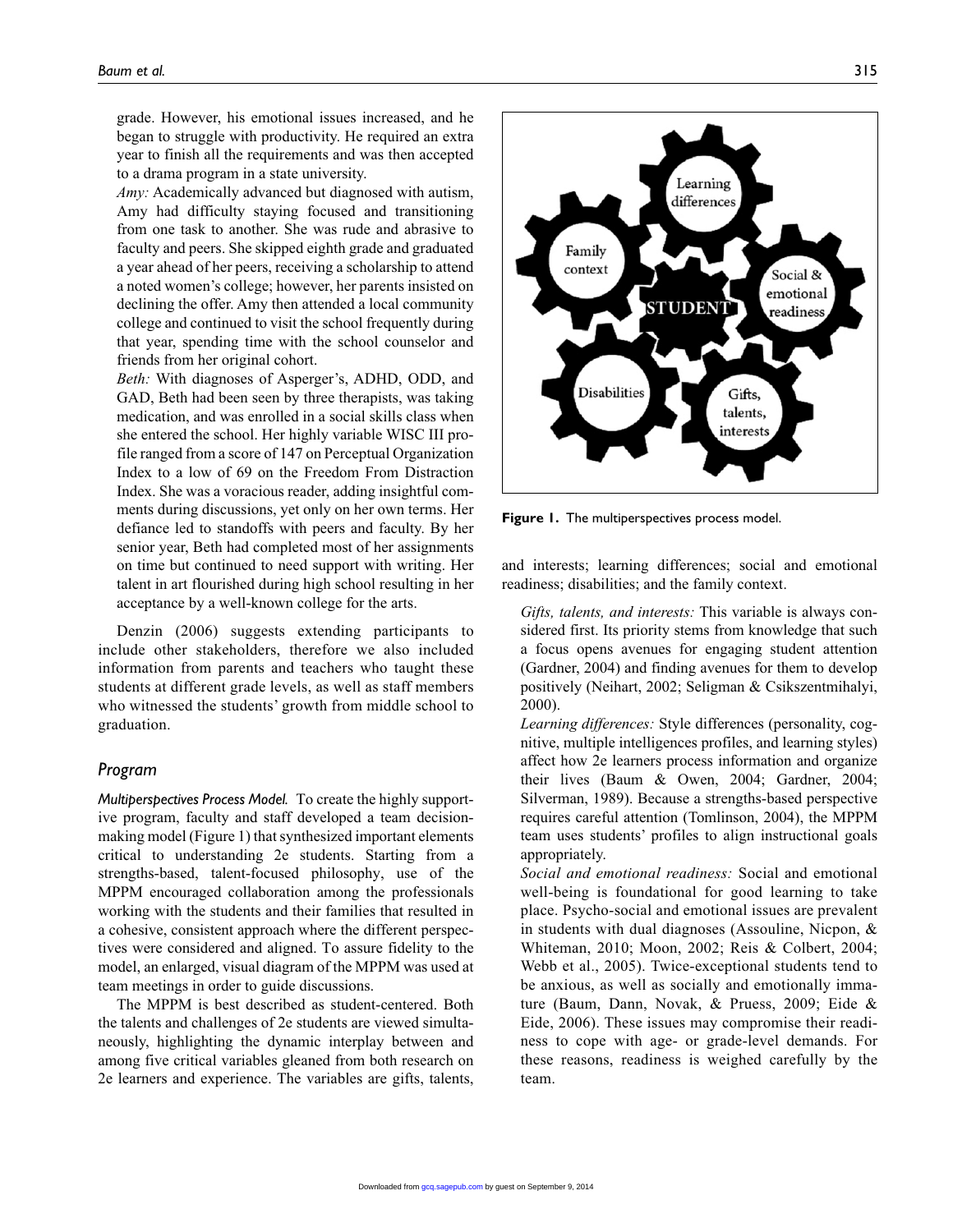*Disabilities:* This variable represents students' individual diagnoses. It becomes important to grasp the neurological, psychological, and physiological manifestations of a syndrome(s) and how the families have chosen to address the disabilities outside the school setting (Brody & Mills, 1997; Webb et al., 2005). To assure understanding of how outside interventions may be affecting a student's performance at any given time, the school maintains regular communication with families and therapists.

*Family context:* Families of 2e students often bring a past history of problematic relationships with school communities. The resulting parental anxiety, lack of confidence in dealing with teachers and staff, and overarching concern about their child's future success can have a negative effect on a student's performance and school adjustment (Baum & Owen, 2004). In addition, a parent's expectations may not match those of the school, causing additional conflict. Ongoing communication and resources are provided to help parents more effectively support their child beyond the school day, as well as to invite parental participation on the educational decision-making team.

By taking these five variables into account, the MPPM model offers a consistent framework for faculty and staff discussions about ongoing curriculum development, instruction, and enrichment for each student. It also serves to inform conversations about appropriate services, specific interventions, and other opportunities that might be offered. When generating solutions to a problem, the team begins by looking for multiple explanations to provide insight for the behavior. For instance, if a student is refusing to complete work, questions could be the following: Is the work at the student's intellectual level? Does the student have talent development opportunities on a consistent basis? Is the work in the classroom dually differentiated to address both strengths and deficits?

*Schoolwide Enrichment Model.* Elements of the SEM (Renzulli & Reis, 1997) are used to offer a continuum of services to students that may include enrichment, acceleration, and talent development options both within and outside the academic curriculum. Curriculum is aligned to student readiness, interests, strengths, talents, and learning profiles. Electives and talent development include opportunities in performing arts, writing, debate, engineering and design, technology, enrichment clusters, service learning, advanced art, and independent study. Such opportunities are a critical part of the program and are not considered extracurricular.

*Contextualization and Integration of Skills Development.* To address the learning differences of the students, teachers design curriculum units using the three types of enrichment activities described in the enrichment triad model (Renzulli, 1977), an integral part of SEM. This model allows for a

variety of ways to introduce students to and engage them in a topic (Type I activities). Using field trips, film, speakers, and demonstrations as entry points to a unit, students with difficulties in reading or processing are offered multiple ways to access the curriculum. The second kind of experience (Type II enrichment) is the purposeful articulation of targeted skill instruction within the context of the topic. These skills include "learning how to learn" (executive functioning and self-regulation skills), critical and creative thinking, communication skills, affective learning (emotional regulation), and skills of the discipline. Within each content unit particular skills are targeted, taught explicitly, and then reinforced in future units of study. For instance, "backward planning" might be taught as a "learning how to learn" skill if the culminating activity of the unit is a long-term project. Finally, to assess learning, units often conclude with some sort of authentic creative product or performance (Type III). Using the enrichment triad model as a template for planning allows the curriculum to be dually differentiated, which means that both gifts and learning differences are addressed simultaneously. Students are provided challenging content *and* offered alternative ways to access the advanced content along with choices for how they communicate what they have learned.

Other opportunities for contextualization of skill development exist within both enrichment and talent development. For instance, at this school, all middle school students take drama to explore their interest in that discipline and, more important, to learn social skills, which are naturally embedded in the performing arts (i.e., awareness of emotional context, understanding emotions of others, communicating, using tone of voice effectively). Contests, competitions, performances, and other opportunities in self-selected areas of talent provide yet another platform to teach backward planning, meeting deadlines, appropriate behavior in public, and teamwork. In these cases intrinsic motivation and authentic contexts enhance the students' willingness to stay in the struggle, become aware of expectations, and find ways to regulate behavior.

*Professional Development.* The faculty received extensive training in the use of this model. Both schoolwide development and individual professional development were provided on a monthly basis during the years of this project. The director has extensive background in the model and has been influential in its use with 2e students. Beginning in 2008, an additional consultant, known for her work in curriculum and the SEM, provided teacher training and curriculum support several weeks per year. Because all units were to be designed using the enrichment triad model, the curriculum consultant, the director of professional development, and the directors of both the middle and high school created curriculum templates for faculty to use when designing units. Faculty submitted their unit plans and were given feedback on both the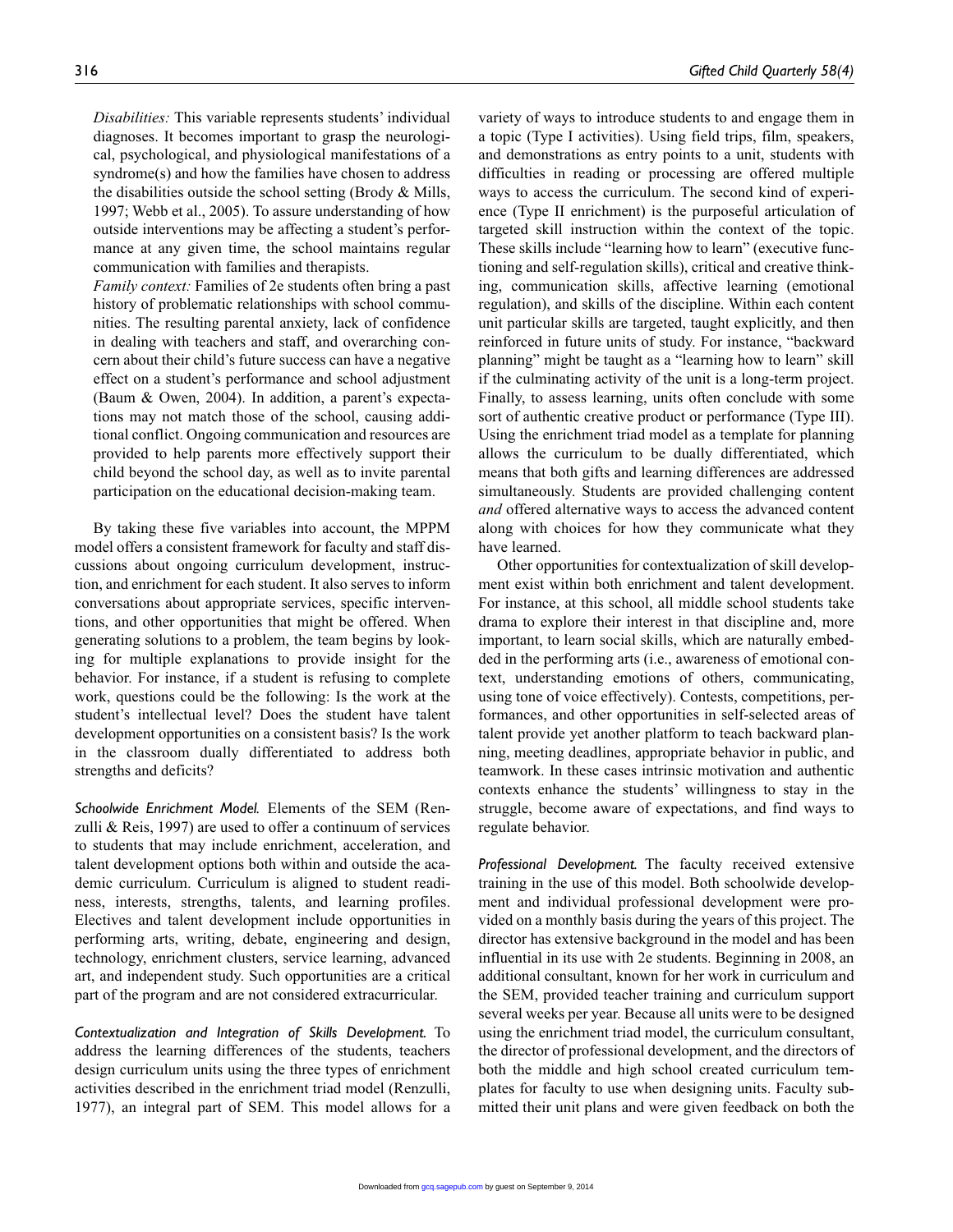content and the use of the enrichment triad model by their directors.

#### *Data Collection*

Data collection included retrospective, semistructured video and audio interviews with students, teachers, and parents and a focus group with students and parents conducted during the students' senior year. Data were also collected from the students' permanent folders, including psychological reports, parent correspondence, and admissions information, as well as college letters of application and acceptance and photographs of school social life.

Interviews with open-ended questions, ranging in length from 60 to 90 minutes, were designed to gain direct access to participants' experiences (Schwandt, 2001). A purposeful sample of teachers and staff who had worked with these students were interviewed, including the sixth-grade teacher, an English teacher who taught this cohort for both freshman and senior year, a history teacher who also taught these students for a minimum of one class, the music teacher, and the art teacher, as well as the director of middle school. Parents representing six of the cohort accepted the invitation to attend the focus group. Questions guiding student interviews, the parent focus group, and teacher and professional staff interviews can found in Appendixes A, B, and C.

When needed, the researchers met with the administrative staff to confirm initial impressions. Researchers were also given access to information systematically collected by the school to track student growth including semiannual progress reports, notes from parent meetings, e-mail, and portfolios of student products. The educational therapist maintained files with educational plans and notes from MPPM meetings, including problems and subsequent actions. As suggested by Hodder (1994), these materials provided meaningful evidence of the academic and social culture experienced by the students.

#### *Data Analysis*

The data analysis team consisted of three researchers. As noted previously, the first author, who worked part-time at the school, was integral in contributing to the evolution of the model, classroom practices supporting the model, and teacher training. The other two members of the team are qualitative researchers with expertise in the education of atrisk gifted learners. The team selected inductive analysis as the strategy for analyzing and interpreting the data. Such an approach involved examining the data closely in search of categories or themes within the phenomena under investigation, followed by a search for relationships among the categories. The work of Miles and Huberman (1994) served as a guide in the process of coding and analyzing the varied documents and interviews. In coding, the researchers examined the data to identify similar patterns, recurring ideas or

phrases, and commonalities or differences between and among segments of data. As a team, the researchers systematically organized codes with agreed-on phrases that identified similar patterns or themes (Bogdan & Biklen, 1998). This coding procedure compacted data into equivalent categories and enabled the organization and management of meaningful components (LeCompte, 2000). The codes served as analytic tools that explained the data, allowing the researchers to examine them from multiple perspectives, to reconstruct them, and then to hypothesize further about the meaning of the data (Coffey & Atkinson, 1996).

The preliminary stage of coding was followed by an indepth examination and discussion of single cases in the data that included triangulation with multiple sources and served to expand, as well as illuminate and confirm, the initial codes. Coffey and Atkinson (1996) indicated that this strategy shifts the data analysis process toward interpretation because coding is "about breaking the data apart in analytically relevant ways" (p. 31) in order to ask further questions of the data.

The third stage of analysis involved the examination of data through a display of diagrams of the codes to examine the composition of each data set (Huberman & Miles, 1994). The diagrams helped structure information into a compact, accessible format. The researchers then determined meaningful patterns and identified areas of consistency between two or more patterns or themes within the data. Through this process, they gradually established generalizations that explained the consistencies. To conclude the analyses, these generalizations were compared and contrasted with other published literature on the emerging themes.

This analytical process can be understood through the graphic in Appendix D. In the first stage of coding, similar patterns, commonalties, and recurring ideas were labeled using term such as *anxious, worried about peer relationships, traumas, intensity, weak in seeking out others*, and *not comfortable in social settings.* In the second stage of analysis, the researchers collapsed these codes under one category labeled *anxiety*. As a second example, labels such as *optimistic, cooperative, developing young adult*, and *proud* were collapsed to form the category labeled *confident*. In the next stage of analysis, involving a closer examination of the interviews and documents, the researchers noted that relationships existed between and among these dichotomous concepts, and they were eventually merged into a category labeled *emotional/behavioral growth.* Two other categories were identified, leading to a major theme of student growth.

#### *Researcher Subjectivity Considerations*

The researchers examined their subjectivities and the effects on their data, acknowledging the sentiments of Bogdan and Biklen (1998) as they explained that "no matter how much you try you cannot divorce your research and writing from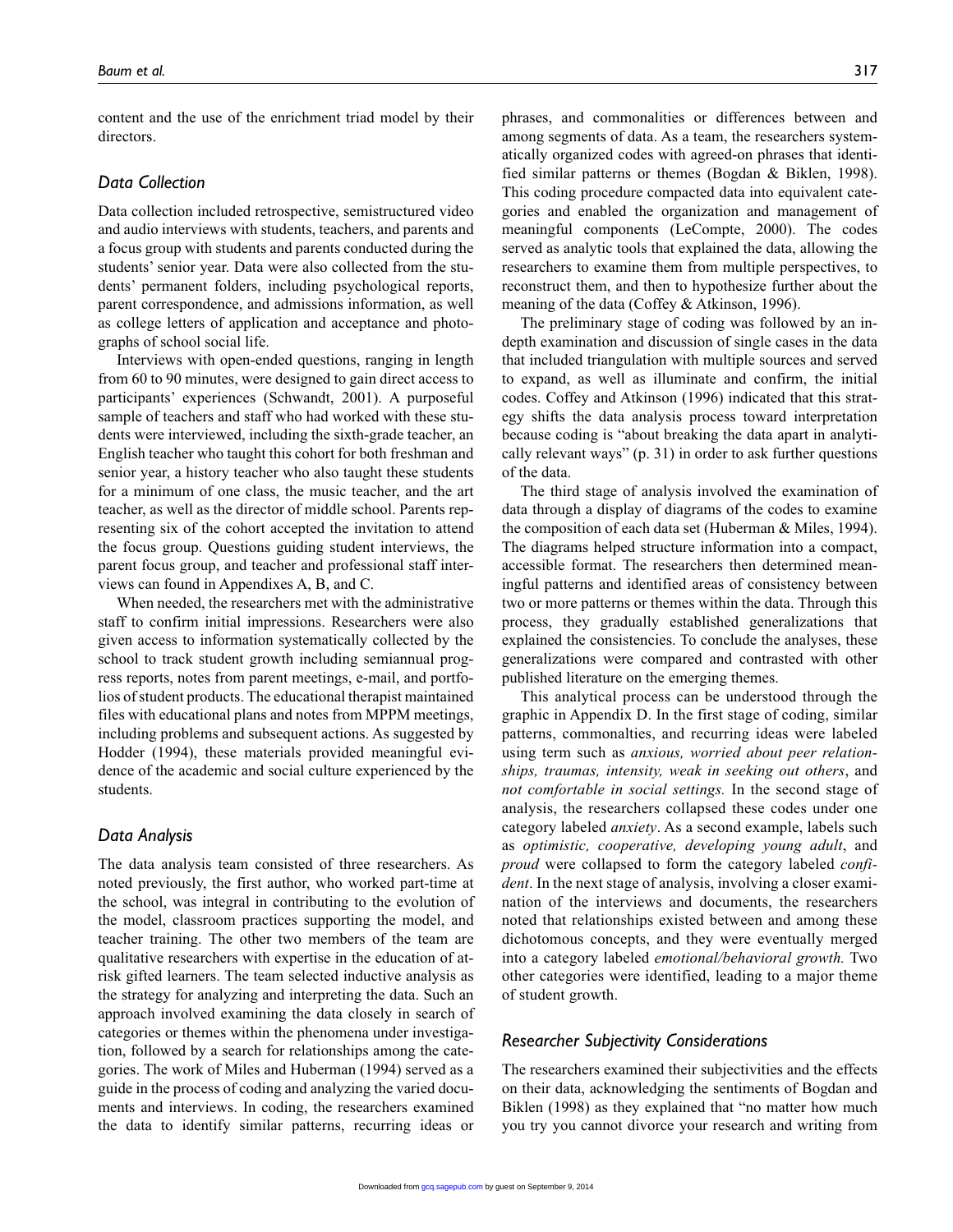your past experiences, who you are, what you believe and what you value" (p. 34).

During professional teaching careers in K-12 schools, two of the researchers had worked with 2e students in their classrooms and planned collaboratively with specialists to address student needs. All three researchers, as former teachers and as parents, had observed the educational obstacles and psychosocial issues that 2e students face during various stages of development. In addition, as university faculty members, the researchers had extensive experience working with 2e college students. All three researchers were graduates of a doctoral program in gifted education known for its focus on a talent development approach.

To establish the trustworthiness of the study, and to control for bias in interpretation, several strategies discussed by Marshall and Rossman (1989) were used. The researchers reflected on their subjectivities throughout the research process, taking note of times when they identified with what the participants were saying, and made every attempt to keep their subjectivities in check. They also combed through the interview transcripts and field notes looking for times when they may not have identified with what the participants were saying and, consequently, may not have probed thoroughly enough for additional information. In such instances, the researchers made it a point to ask participants for more detail or clarification. Finally the researchers not only sought to substantiate findings through triangulation but also relied on reaching consensus when opinions differed.

## **Findings**

The data collected from students, parents, teachers, and specialists provided strong evidence of three primary themes: student growth, factors contributing to that growth, and benefits of talent development.

#### *Student Growth*

When comparing student documentation at the time of school entry to descriptions and documentation at graduation, the researchers noted positive change for all participants; however, each student's change was manifest in individual and irregular ways. The students differed in how they handled the pace of the program, they differed in the amount and type of support required, they differed in maturity, they differed in their talent levels, and they differed in their ability to compensate for their disabilities. Three student examples represent the variability of growth patterns<sup>d</sup>: Some students required specific interventions and therapies in addition to those provided in school; for others, the severity of disabilities and circumstances made progress more difficult; and for still others, learning was more predictable and steady.

First, representative of students who required more interventions and therapies in addition to the school, Student A required major changes in his program. Midyear 8th grade, he was so disruptive that in a meeting using the MPPM, the team, including the school head and his parents, agreed on a drastic move. Student A was removed from the school to attend a special program for students with his particular disability. He returned at the beginning of ninth grade. As a high school student, he was then eligible to join the jazz band, which became a strong social and interest motivator for him. Gradually Student A began to engage, gaining competence and confidence not only in music but also in most of his academic courses. At the beginning of 10th grade his Individualized Education Program report noted As and Bs in all subjects with particular comments about his high levels of analytic thinking and class participation, even though the report also stated that he still needed prompts for staying on task. By 12th grade, even these issues had dissipated.

For some students, circumstances made progress more difficult. Student B, highly talented as an actor and liked by all his classmates, rarely arrived at school on time and was frequently absent. This student was dealing with multiple, long-term family health issues. The constant upheaval at home and high levels of stress from always having to catch up caused friction throughout his school experience. The continued absenteeism was a major factor in having him reevaluated in fall of 2010 along with "ongoing bouts with depression, insomnia and frequent episodes of despair" (psychological report, October 28, 2010, p. 1). Mixed messages from his parents about priorities also added complexity to the problem. Regardless of his learning disabilities, they were convinced that an arts public high school for drama would the best fit. The student, however, wanted to stay at this school where he felt accepted. Yet when he focused on his drama performances at school, the parents became concerned about his incomplete assignments.

All of these rehearsals have made [my son's] ability to get all of the work and SAT stuff pretty impossible for him and for me. I'm so frustrated that I can't help him. He hasn't missed a rehearsal and I know that has helped him cope with all the sadness at home and upheaval at home and not having his father with us right now, but it has also hurt his ability to just have time to focus on so much else. It's all just too, too much. (Parent communication to school, November 30, 2010)

Even with strong teacher support, Student B was able to barely meet academic requirements for graduation. Aboveaverage scores on his SAT gained him acceptance to a local university where he would major in drama.

For some students in the group, growth was more consistent. During his senior interview, Student C reminisced about his issues when he first came to the school in sixth grade, "I wasn't aware of how I came off to other people. I had problems writing, organizing my thoughts, taking notes. I basically had no notes. My parents were both writers. I had a problem adapting to new situations" (individual interview, February 24, 2011). By ninth grade, his progress report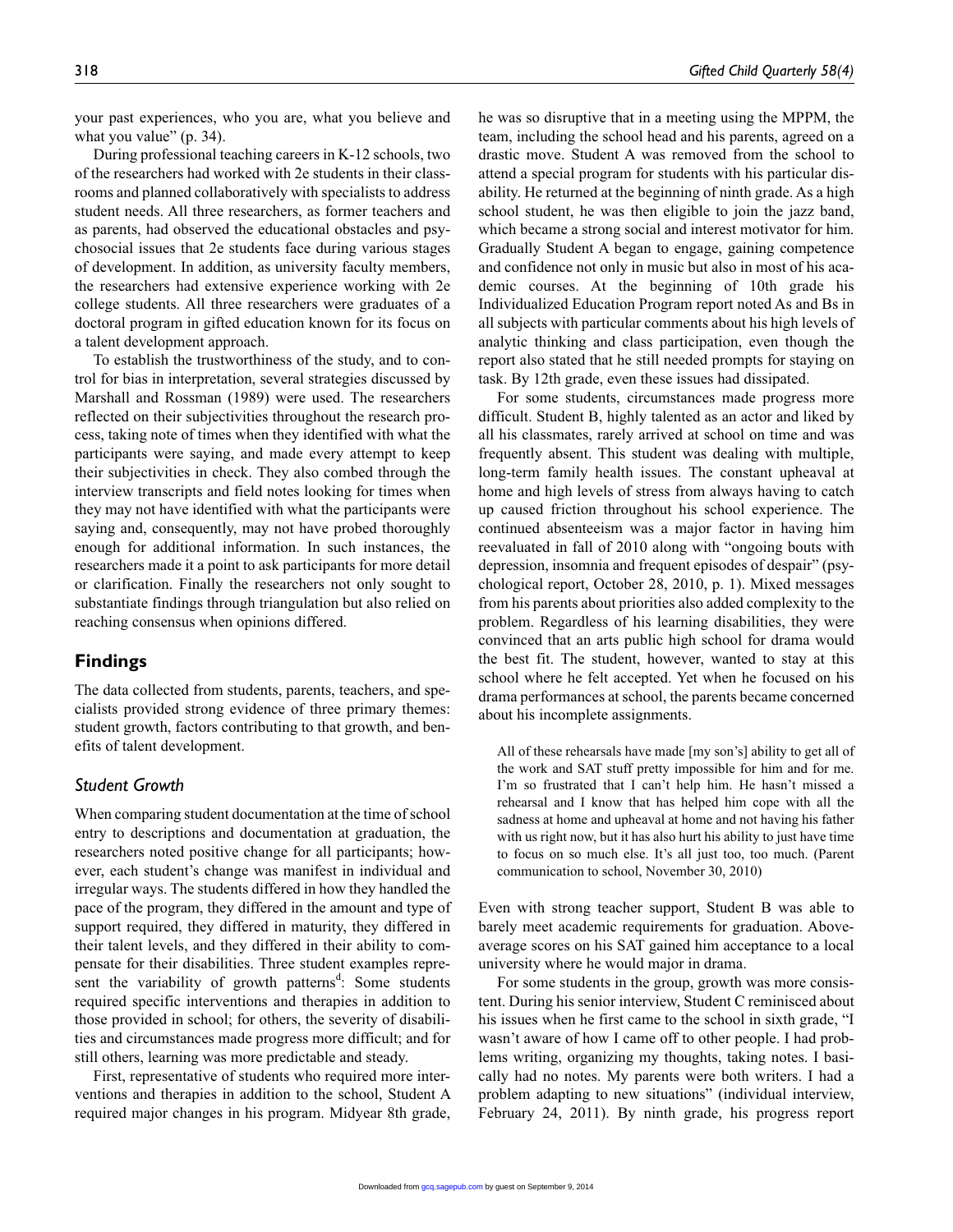showed he was "a calming force in the classroom" (progress report, May 15, 2008). That same year he began to achieve in drama, with starring roles all through high school, and he also began drumming. His music teacher commented that he "is a natural with the drums, and more importantly a leader" (individual interview, December 12, 2011). Despite mild difficulties with pragmatic language due to his high–functioning autism diagnosis, Student C continued to improve academically, and by his senior year he was performing above grade level in all academic areas. He was accepted to college where he planned to major in psychology.

The theme of student growth was found in three developmental domains: cognitive, emotional/behavioral, and social.

*Cognitive Growth.* Prior to this school, these students had been defined by their deficits. They showed little motivation or productivity. At the time of application, no student was having a positive school experience. Before coming to this school, "I was overwhelmed, disorganized, frustrated in school," explained Michael (individual interview, February 23, 2011). Similar sentiments were echoed by all 10 of the students. Their sixth-grade teacher said during that first year, it was "a fight to get them to produce anything" (individual interview, November 26, 2011).

Initially these youngsters were rigid in their thinking, each to varying degrees. The students with Asperger's syndrome and those who were classified as obsessive-compulsive tended to be rule-bound and easily upset by changes in routine or procedures. When Michael was asked to make any adjustment "he would explode," explained the high school director (individual interview, December 9, 2012).

Over their years at this school, students became more productive, particularly when engaged in their areas of interests and strengths (even if homework was not always submitted on time). The students also began to participate and make progress in classes outside their main interest areas. Andrew marveled at his growth, "I now write papers that I never would have started. I even complete projects on time" (individual interview, February 23, 2011). His psychologist also commented on growth:

His early years were characterized by weak attention and impulse control. Academic difficulty and peer teasing were continual through elementary and into middle schools. Although diagnosed and treated both for attention and anxiety disorders, he showed little progress. His placement at this school has brought great success in both domains . . . [Andrew] is a remarkable young man who has made remarkable gains both socially and academically over his last two years. (Psychological evaluation, April 2009)

*Emotional/Behavioral Growth.* When these students entered middle school, they spoke of feeling hopeless and different from their age mates. Many were highly anxious and depressed. The teachers recalled that as a group the students

were oppositional and defiant. They disliked each other and often refused to cooperate under any circumstance. The middle school director commented that the emotional turmoil of this cohort in their early years at the school had a profoundly negative effect on their learning.

At times our resources were just exhausted. All of the energies of the therapists, teachers, and staff were spent on dealing with behavioral issues. There wasn't time to teach content. It was a struggle to understand that the time spent dealing with these issues during these early years would be productive down the road. (Individual interview, December 14, 2011)

Manifestations of anxiety varied across the group. For some it was extreme inhibition. For example, Brian explained in his college application essay:

When I was younger, I never spoke a word to anybody. This was beyond garden-variety shyness—there were many people I knew and saw every day that had genuinely never heard my voice. Despite my best efforts to interact with people around me, I found myself compulsively trying to become invisible. In a classroom setting, I managed to quietly exist in the background. The moment attention was called to me, though, I would spring shut like a very quiet bear trap. I wanted to talk, but simply found myself unable—it was a huge handicap . . . At the time, I had no idea how to change this. Years later, I'm a thousand times more outgoing. Looking back on how this came to be, it now looks a lot like a set of scenes from a delightfully corny inspirational drama. (Written correspondence, April 2, 2010)

For some, the anxiety manifested in a sense of hopelessness. As Andrew explained,

I was a mess with no future. I had just been released from a psychiatric hospital. I didn't want to go to school. Learning was not for me. I was a social recluse who escaped by reading and playing video games. (Individual interview, February 23, 2011)

By graduation, students in the cohort described themselves as confident, hopeful, and looking forward to the next phase of their lives. Andrew characterized himself as

accomplished. I have accomplished things I never thought I would. And I know I will continue to accomplish. My mom is really proud of me now . . . because I was able to come from where I was 5 years ago to where I am now . . . a mature and developing young adult who can handle responsibility. (Individual interview, February 23, 2011)

*Social Growth.* Prior to attending this school, most students revealed they did not have friends, often felt isolated, and did not adhere to social conventions. Those with Asperger's syndrome were particularly limited by their inability to understand and navigate the social world. The difficulties clustered around a lack of awareness of their place in the world and how they fit into it. They frequently alienated those around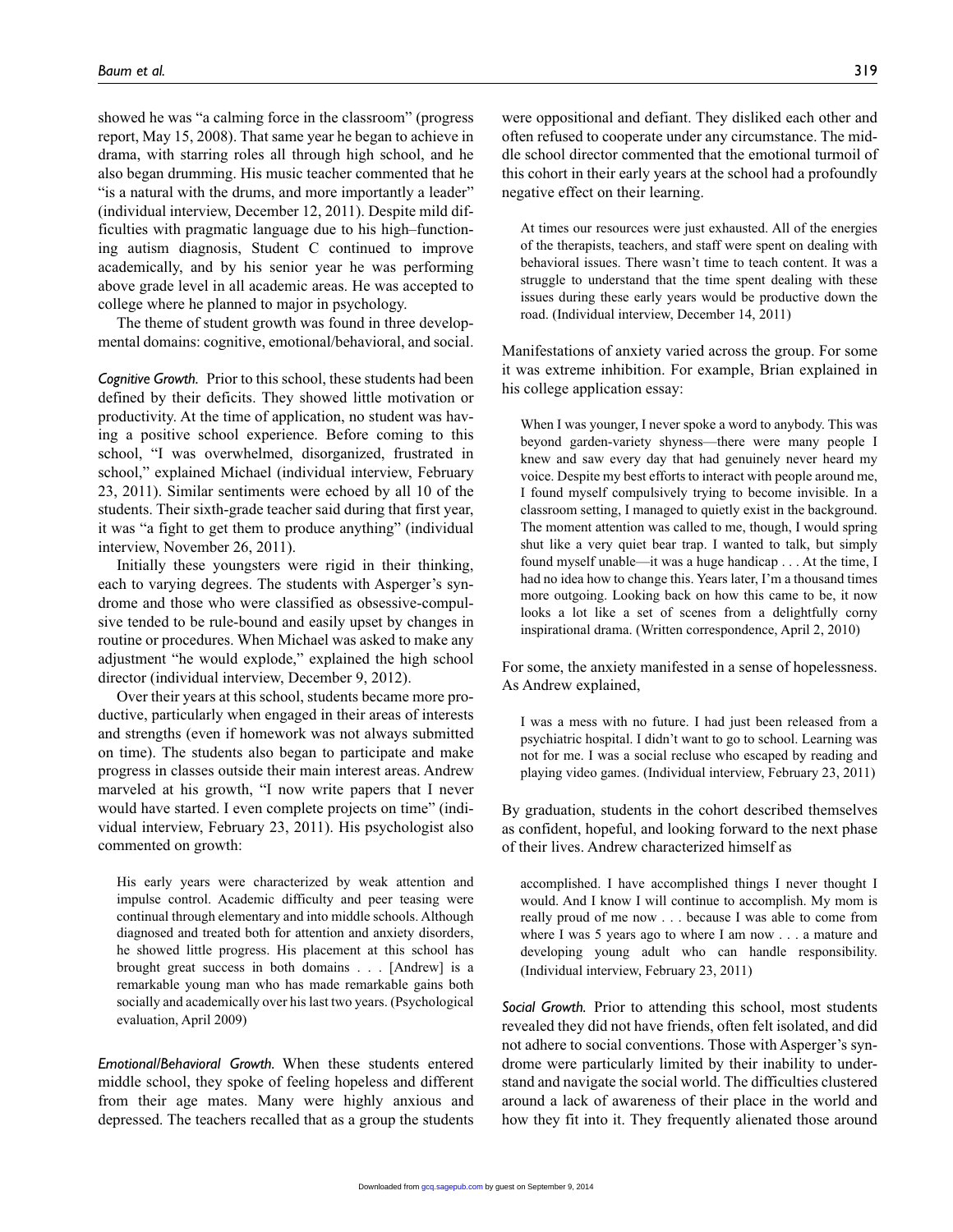them. Beth used the word "oblivious" in explaining her early perceptions:

I was not born with knowing how to interact with other people. And I didn't know what to do. I didn't know how to play with the other kids. I didn't even know that I didn't know how to play with them. (Individual interview, February 24, 2011)

The students talked about how much they disliked each other initially. Their individual behaviors (i.e., arguing, criticizing, screaming and yelling, being sarcastic and opinionated, even bullying) served to keep them separate. Jacob explained, "The kids were angry with each other much of the time. No one liked anyone very much" (individual interview, February 22, 2011).

Changes began to be noticeable as the cohort entered high school. Several reported making a conscious decision to get along. Lucas explained, "We all hated each other at first because we were so similar and so different. We began to lighten up in 8th grade. In 9th grade we started to gel" (individual interview, February 24, 2011). Several students in the cohort explicitly acknowledged that over the years they had become a tight-knit community, highly supportive of each other.

For others, coming out of their shells and becoming more confident were markers of their social growth. Brian emerged from being a social recluse to being an active participant in a series of enrichment activities, including his role as the sweet maiden Thisbe in a performance of *Midsummer's Night Dream*. He was captured in a photo as a 6 ft 4 in. young man in a princess dress with a long blonde wig and prominent Adam's apple (photograph, January 2009).

## *Factors Contributing to Student Growth*

Five factors emerged as critical to the students' overall development: (a) a psychologically safe environment, (b) time (allowing for changes to take place without rushing or demanding), (c) tolerance for asynchronous behaviors, (d) positive relationships (with faculty, staff, peers, family, and professionals), and (e) the strengths-based, talent-focused environment (based on a growing awareness of each student's individuality). Of major importance, these factors were shown to be interconnected and interdependent.

*Psychologically Safe Environment.* Students described their prior school experiences using words such as "shamed" (individual interview, February 23, 2011) and "excluded" (individual interview, February 24, 2011). At this school, they gradually began to feel safe. As Lucas pointed out, "We were treated badly in other environments. [This school] allowed us to get our confidence back" (individual interview, February 24, 2011). Andrew described this school as "like other high schools but more relaxed. It provides a friendly place to socialize and grow with other people. It lets you blossom into what you can be" (individual interview, February 23, 2011).

The cohort's sixth-grade teacher talked about creating a welcoming environment. She noted it was important for students to find self-acceptance.

Children come here with baggage and you need to give them the opportunity to look at their issues. At [the school] we find out what the students need and then deliver it. It's about consistency and making sure the students know that we want them here. (Individual interview, November 26, 2011)

*Tolerance for Asynchrony.* Creating a psychologically safe environment required that teachers embrace tolerance and patience, especially for the students' asynchronous behaviors. Beth explained the dilemma:

Mentally I'm probably 2 or 3 years ahead of most kids my age, but socially I'm probably 2 or 3 years behind. So I'm stuck in this sort of weird time-warp thing where I'm at the same time younger and older than kids my age. I mean socially I've come much closer, but still, I needed those years to catch up. And that's what a lot of kids at this school are like. They need those few breathing years. It's like you need those healing years. (Personal interview, February 24, 2011)

Many teachers talked about the need for patience in working with these students. They said it was important to remember to meet them where they are at any given moment and to keep remembering that the students need time for growth.

*Time.* Time was a critical factor in the students' development. As growth was allowed to take place without rushing, or demanding that students perform at grade level, the students were able to come to terms with extreme anxieties and developmental asynchronies. "The main thing about [this school]," recalled Andrew, "is that "it gives you time to grow socially and learn how to control your whatevers" (February 23, 2011).

The music director explained that when he was first hired, he was told that he would need patience with this group of children and to understand that as the students began to trust the environment, they would be able to perform at a rate commensurate with their abilities. He explained that this advice had served him well over the years, and gave an example of Brian in seventh grade during drumming class:

Brian would sit in the circle with his arms over his head and turn himself into a ball with his face down on his lap. His anxiety kept him from being an active participant. Even though he improved somewhat, Brian was not ready for the class's year-end coffee house live event, but he did want his work to be there. He composed his own piece of music and recorded it on techno track and sent it in so it could be played in public. Years later, Brian performed on stage in front of a live audience of over 100 people. It just took time. (Individual interview, December 12, 2011)

*Positive Relationships.* Patience and understanding by teachers helped forge positive relationships among students, staff, and parents. The high school history teacher explained, "These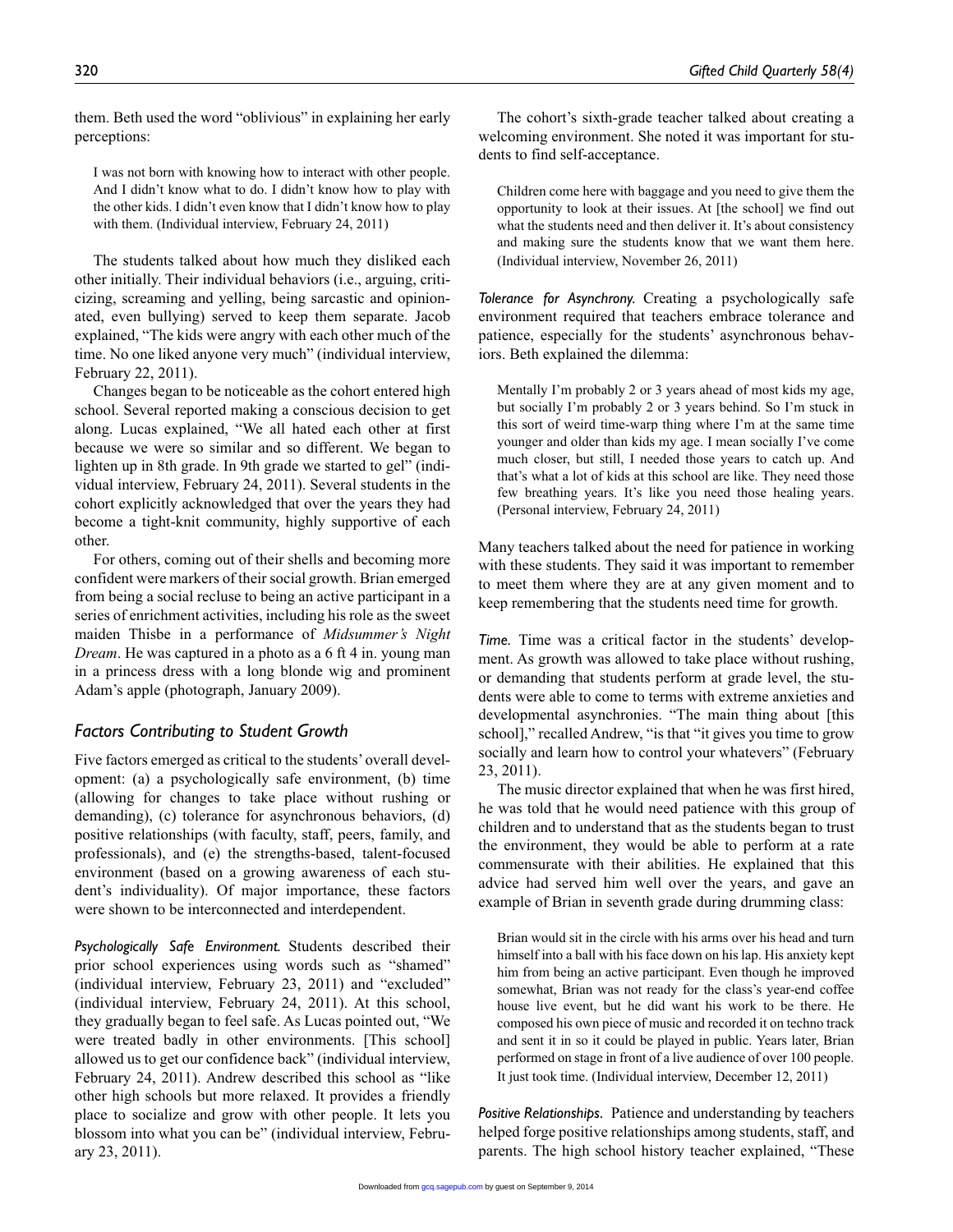kids are quirkier, they're more interesting. Some of the things they come up with are out of left field, but oftentimes brilliant" (individual interview, February 20, 2008). Students acknowledged how easy it was to talk to the teachers about problems. "[The high school director] was my advisor and she was always there for me. She could tell when I was having a bad day," said Amy (focus group, March 1, 2011). During a focus group discussion, parents commented on how much the teachers seemed to truly like their child, even though he or she could be exasperating.

*Strengths-Based, Talent-Focused Philosophy.* Finally, appreciation of the strengths-based, talent-focused approach echoed throughout the interviews. The focus on student capacities offered hope for parents. Jacob's mother described her first meeting with the school's admissions director:

It was very clear that they were looking for the strengths of the kids. . . . I fell apart and started to cry because nobody [else] had. Everybody had pathologized Jacob and said what was wrong with him. We needed a place that would say what is right with him. (Focus group, March 1, 2011)

While recognition, encouragement, and opportunities to grow gifts and talents were shown to be critical in the students' development, learning how to integrate a student's talents, strengths, and interests appropriately within the curriculum proved to be of equal concern and importance. The professional staff continuously and carefully tried to engage students by analyzing how student strengths and abilities can inform learning, self-understanding, and possible pathways to success. For example, Beth's passion for art was viewed as a way to channel her learning in productive ways. Her English teacher observed that it allowed her to grapple visually with big ideas and to organize her thinking prior to expressing her ideas verbally. He explained,

A pen and sketchbook were her ubiquitous appendages and initially I had some concern that Beth was paying more attention to her drawings than classroom activities. She demonstrated time and time again that this was not the case, and I became quite comfortable with her visual laboring over her latest project in the midst of class discussions. (Individual interview, December 12, 2011)

Students also commented on the strengths-based philosophy. Andrew explained,

The school tailors curriculum around your strengths. It helps you grow your mind in every way. You may not do well in one area but then there will be a class in an area of strength like programming, art, or music. (Individual interview, February 23, 2011)

Data also pointed to the importance of providing multiple ways to create interest and engagement in a field.

#### *Talent Development*

As previously noted in the study's operational definitions, talent development in this school referred to the encouragement and support of identified gifts and abilities that are nurtured in their own right. Findings about the role of talent development indicated that it addressed four main needs: the need to be part of a social group with a positive identity; a way to overcome some social, emotional, and cognitive challenges contextually; an opportunity to develop ongoing mentor and professional relationships with people in talent areas; and the opportunity to become expert in an area of talent.

Talent development opportunities provided an environment in which students could be a valued part of a social group. For example, during middle school Jacob had alienated most of his peer group by his oppositional defiant behaviors. Although talented in music, he was never willing to stay in the struggle when lessons required practice and perseverance. Instead, he would just quit. In the ninth grade, however, an opportunity to participate in the popular jazz band gave him a way to be with peers whom he admired. To assure getting into the group and holding up his musical responsibility, Jacob practiced hard and began to be appreciated. Soon he and his classmates were jamming together, which eventually extended to other social invitations. Jacob's parents remarked that this was the "first time he ever stuck with something" (focus group interview, March 1, 2011).

This same music experience not only provided a social group for Jacob but also encouraged authentic collaboration among members of the group. As Jacob's father explained,

So now suddenly here are all these kids who can't seem to get along, who are not only having to cooperate as part of a band together, but they are writing together. They are coming up with collaborative pieces. They're having to appreciate what each person brings to the group. None of these kids have done this before. (Focus group interview, March 1, 2011)

For some of these youngsters, talent development opportunities appeared to be key in helping them overcome emotional issues blocking their development. In his college essay, Brian described events during his high school years that contributed to overcoming his shyness and anxiety:

Very early in high school, my school offered a 2-week stand-up comedy class during intersession. The final product was to be a comedy routine delivered to the entire school. Throwing all common sense to the wind, I entered that class. One might argue that a kid so shy he was practically mute might not be an ideal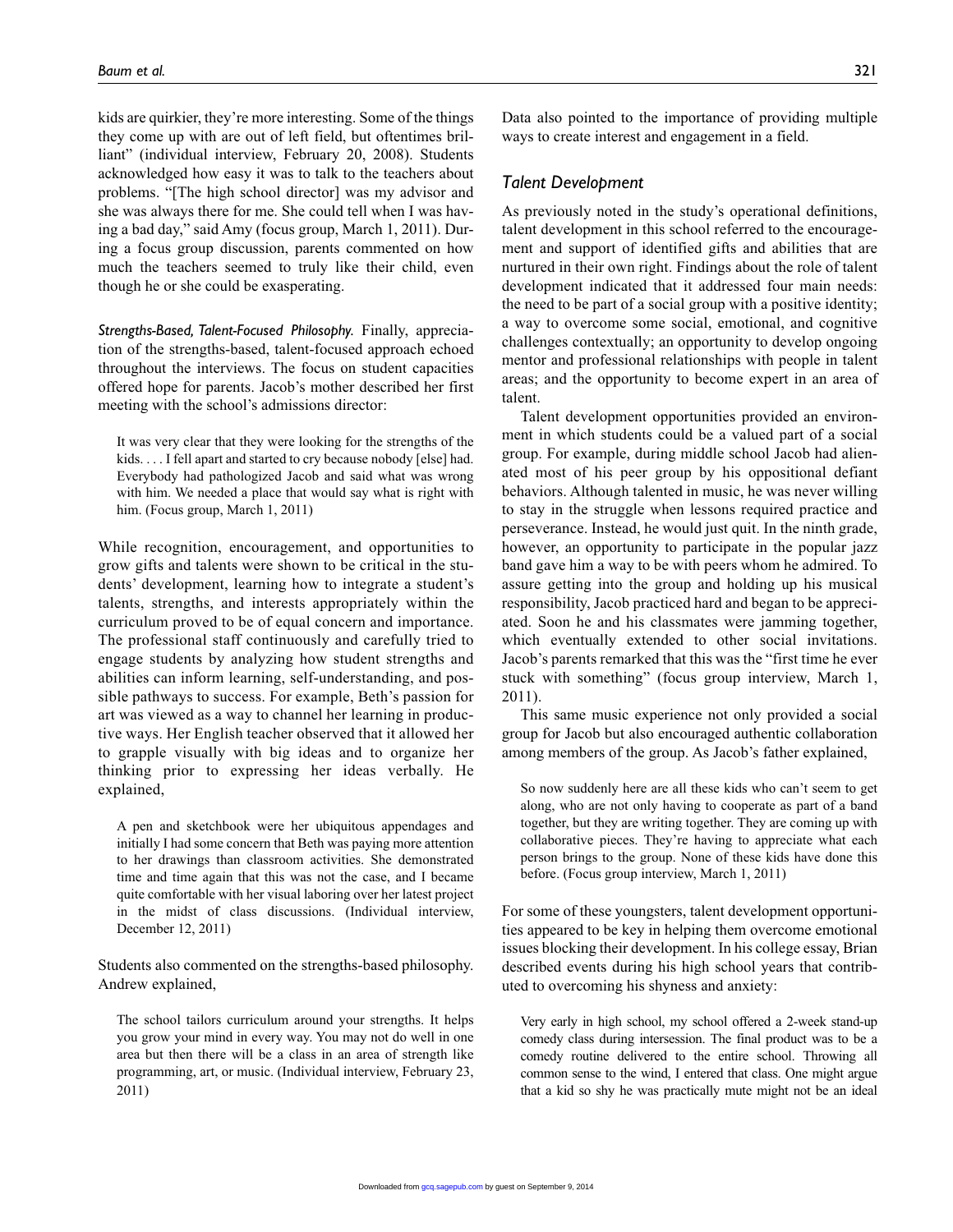candidate for a class on public performance. I, however, refused to let something as silly as a complete inability to speak stand between me and sweet, sweet comedy. In place of a vocal performance, I programmed my laptop to act as a ventriloquist dummy using textto-speech software. I wrote a routine for it to perform, in which it told jokes, made horrendous puns, and viciously mocked me and my silence. The audience loved it. I didn't speak a word, but I sure did communicate. (Written correspondence, April 2, 2010)

Another example was how Beth's talent in art provided a way for her to confront social issues that are typical for a person with Asperger's syndrome. As the art teacher commented,

[Beth] told me that because of her Asperger's, she had always had a hard time making eye contact with people. She noticed that progress in her art had reached a plateau as none of her drawings or sketches included people with eyes. She has struggled with it and has tried to force herself, but with difficult results. To improve her art as well as confront a weakness, Beth decided to start drawing eyes realistically, from observation, as a way to learn about eyes, and their importance to expression. (Individual interview, December 12, 2011)

For those students whose abilities and interests took hold prior to graduation, the talent development opportunities opened mentor relationships that facilitated growth along possible career trajectories. For example, the music teacher talked about his relationship with Lucas:

Many of the kids [at this school] can communicate through music, but Lucas rocked. In other classes he struggles. In music the guy is a rock star. I made him my course assistant, my right hand man . . . I know someday I will say, I knew him when. (Individual interview, December 12, 2011)

By the end of the senior year, some students were receiving awards and acknowledgement of their accomplishments. In some cases, however, talent development was stalled due to individual circumstances such as the impact of a specific disability on a talent area. For example, the middle school director explained that two talented actors had such difficulty memorizing lines due to their poor working memory and anxiety that they were unable to hold major roles in public performances. Lack of agreement between parents and teachers about priorities resulted in some students not receiving focused development in their talent areas. For instance, the parents of one student were so concerned about their child's future employability that they wanted time spent on practical skills rather than creative arts.

## **Discussion**

This study sought to understand the experiences of a cohort of students at a school that used a strengths-based, talentfocused paradigm. Everyone in the cohort exhibited growth; however, unlike typical students, these students' growth was erratic and sporadic, not consistently meeting age-level expectations. One key to dealing with the uneven progress was that when any particular student had difficulties, the faculty and professional staff used the MPPM to identify and target the issues in order to problem-solve possible solutions in cooperation with parents and other experts.

The students who made the most gains were those for whom the components of the model could be put in alignment. When the families were in agreement with the school's philosophy, progress was easier. When a students' talent or interest was not affected directly by his or her disabilities, he or she moved on the trajectory from novice to expert more easily. For those students whose asynchrony was most discrepant, more time was needed for executive functioning and self-regulation to develop. When problems were manifest, it was difficult to keep a focus on strengths, interests, and talents; however, no student was ever withheld from an enrichment or talent development opportunity.

The findings illustrated that students had poor cognitive, emotional, and social regulation when they arrived at the school. Their particular learning issues and challenges had contributed to years of failure, and as a result, they came in emotional turmoil, experiencing high levels of stress. Classrooms were chaotic, work was unfinished, and the students lacked a sense of community. The students fought with each other verbally and physically, passively and aggressively. A growing body of literature from psychology and neuroscience supports the link between stress and poor learning. The negative emotions felt by these youngsters inhibited all aspects of their performance, especially in the areas of working memory and executive functioning (Clinkenbeard, 2012; Hanson et al., 2012; Medina, 2008; Sapolsky, 2004; Siegel, 1999).

Coupled with poor cognitive skills, the students' feelings of being disconnected also compromised their ability to perform. Studies show that the effects of students' perceptions of disconnectedness are more common among students with disabilities (Brown, 1989; Murray, 2002; Seidel & Vaughn, 1991) and negatively influence intrinsic motivation, expectations, and active engagement in learning, especially during adolescence (Dobson, Campbell, & Dobson, 1987; Osterman, 2000). Social rejection and alienation lead to frustration, lower selfconcept, and loneliness (Siegel, 1999). The culmination of these experiences often results in high dropout rates and poor performance. (Rubin, Bukowski, & Parker, 2006; Wentzel, Barry, & Caldwell, 2004). Yet the students in this study developed quite differently than these studies would have predicted, and over the course of their school years they became productive, emotionally regulated, and socially connected.

The five factors associated with the growth of the students in this study have been shown in the literature to be important in optimal learning environments. The first factor identified the students' need for a physically and psychologically safe environment (Maslow, 1954; Seligman, 1975). This school provided a haven in which the students could first let down their guard and then begin developing into healthy learners.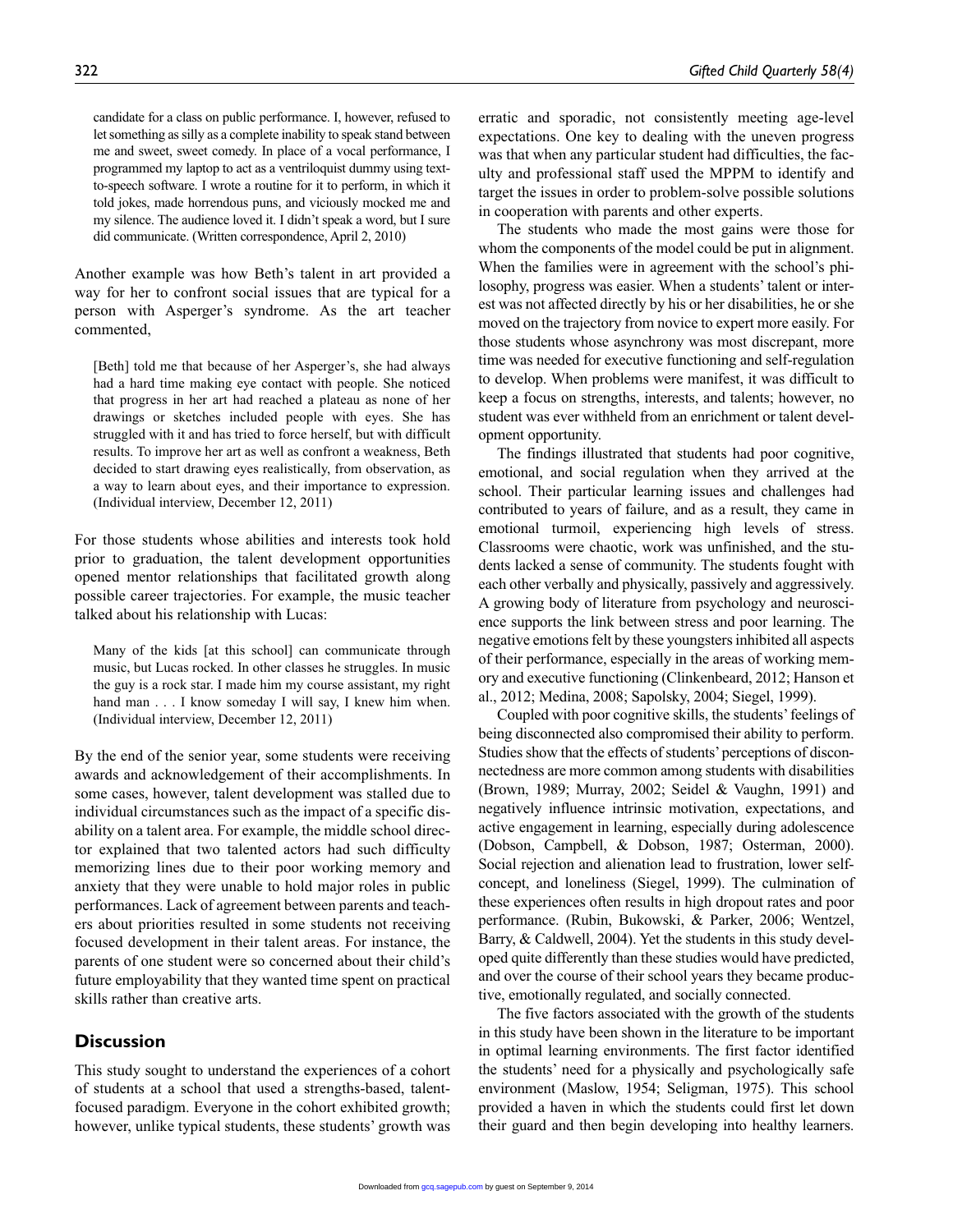The second factor, tolerance for asynchrony, was essential for teachers, students, and parents. Developmental delays in some areas punctuate the growth patterns of the 2e population (Baum et al., 2009; Baum & Owen, 2004; Eide & Eide, 2006; Singer, 2000; Webb et al., 2005). This unevenness frequently causes anxiety and unpredictable behaviors on the part of the students (Baum et al., 2009). Asynchronous development requires adults to alter expectations and to support the students in developmentally appropriate ways (Vygotsky, 1978).

Time, the third factor, thus was critical to these students' growth, especially considering their asynchronous development. Gifted students with ADHD or those who are on the autism spectrum are at least 3 to 5 years behind in executive functioning maturity (Barkley, 2012; Eide & Eide, 2006; McCloskey, Perkins, & Van Divner, 2009). Expecting or demanding that 2e students "act" their chronological age is both unreasonable and ill conceived.

Much research supports the benefits of positive relationships, the fourth factor, in school settings (Marzano, 2003; Rubin et al. 2006; Wentzel et al., 2004; Zehm & Kottler, 1993). Without trusted friends and adults, the students' development could have been stifled. These students, however, were able to build a supportive social network among classmates, faculty, mentors, and staff, all of whom created a learning community.

The fifth factor was the consistent use of a strengthsbased, talent-focused approach. From the perspective of the faculty, the students were gifted first and challenged second, with neither feature ignored at the expense of the other. The emergence of this factor adds evidence to support the positive psychology paradigm as a means to nurture academic and social development (Grandin & Panek, 2013; Immordino-Yang & Damasio, 2007; Seligman, Ernst, Gillham, Reivich, & Linkins, 2009; Siegel, 1999).

Results from this study show that talent development can be a worthwhile intervention. Recent studies confirm the importance of addressing strengths and gifts (Assouline et al., 2010; Nicpon et al., 2011; Olenchak, 2009; Schultz, 2012). As Nicpon et al. (2011) state, "It is important to provide the student with opportunities to use her or his high abilities" (p. 14). Therefore, it is surprising that in the past decade there has been no new work added to the literature focusing on talent development as an intervention for 2e students. In fact, Willard-Holt, Weber, Morrison, and Horgan (2013) note that although researchers in the field acknowledge the benefits of learning from experts in an area of interest and talent (the Renzulli triad model), schools do not typically put this approach into practice.

#### *Limitations and Further Research*

Although the findings of this study provide evidence of interrelated factors that created a successful educational experience for this cohort of 2e learners, the results need to be interpreted at least partially as a function of the environment in which the students learned: a specialized school with small class sizes and more flexibility in programming than typically allowed in most public schools. In spite of this school's advantages, however, educators might employ and adapt the themes within this study for the benefit of 2e students in other settings. Replication studies in other school settings, both public and private and across social and economic levels, would advance our understanding of how educators can better meet the needs of 2e learners. Empirical studies are also needed to look specifically at the effects of talent development over time.

#### **Conclusions**

Although most learning disabilities are lifelong conditions (individuals do not outgrow them, nor do they disappear), many individuals not only gain coping skills but, as many adults have demonstrated, also can learn to thrive in spite of the difficulties. Results from this research suggest three overarching guidelines for creating programs where 2e students feel safe, valued, and accepted. The first is the purposeful collection of data to gain knowledge of students' strengths, interests, and talents—information not typically collected when using a deficit model. Such knowledge enables professionals to plan appropriate talent development opportunities and to develop dually differentiated strategies for use within the classroom. Second is to address student deficits (as many as possible) contextually within an enriched curriculum so students can apply and transfer skills in authentic ways.

Finally, because the asynchronous development of these students can result in growth spurts rather than predictable linear patterns of readiness, assessing progress by evaluating specific growth over time may serve these students better than insistence on measuring them by grade-level expectations.

Today, through the Response to Intervention movement, teams of professionals and parents are well positioned to use strategies for problem solving similar to those suggested by the MPPM. These strategies encourage teams to consider the whole child using a positive approach, and direct attention to students' interests, strengths, and talents with the understanding that "a person builds a happy and successful life not on remediated weaknesses but on developed strengths" (Hallowell, 2005, p. 34).

## **Appendix A**

#### *Interview Guide: Students*

- 1. Describe yourself as a child.
- 2. Describe your elementary school experience.
- 3. What were you like as a student in elementary school?
- 4. Why did your parents decide to enroll you in this school?
- 5. Describe your initial visit to this school. What were your impressions?
- 6. Describe your first week at this school.
- 7. What were your impressions of your classmates?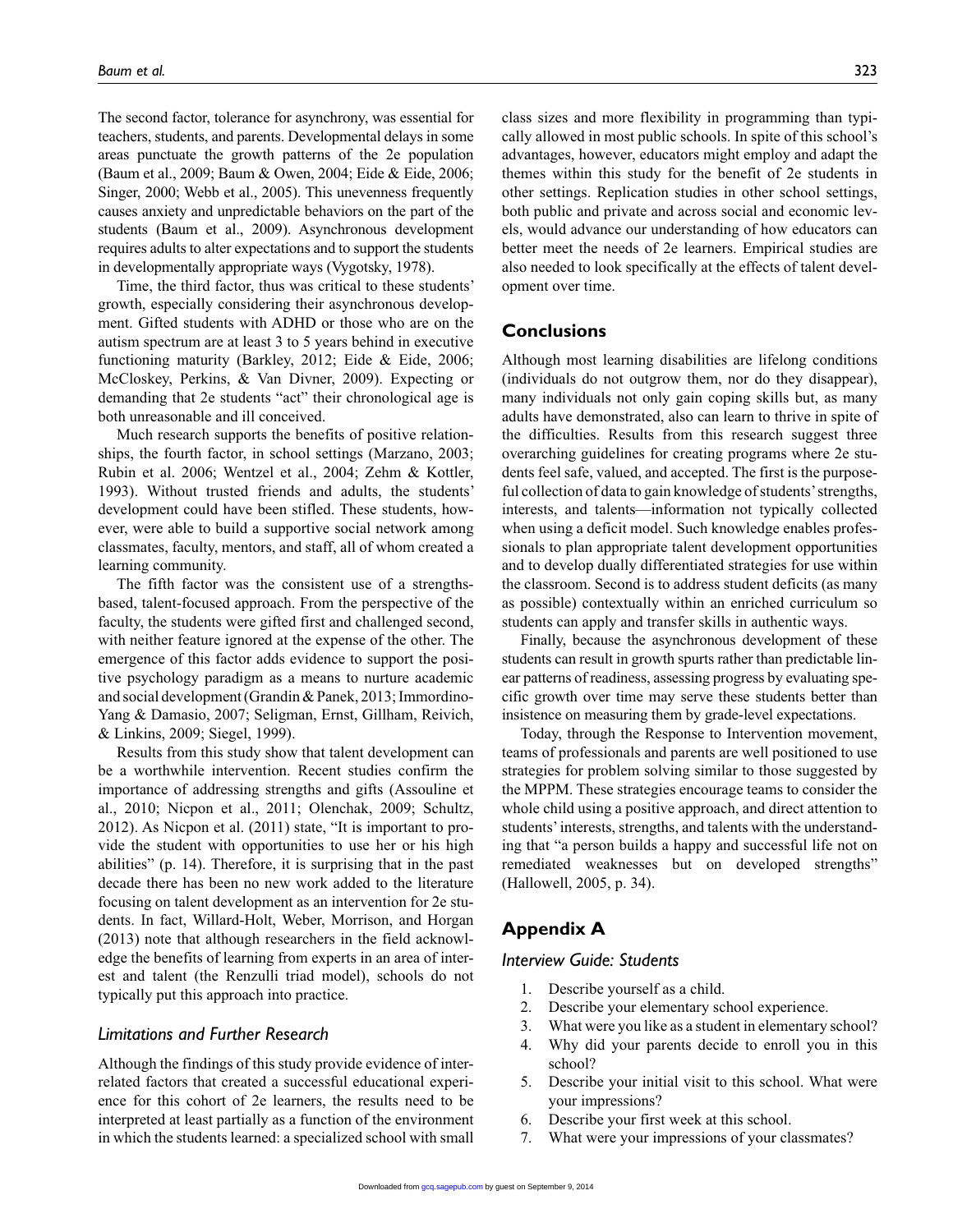- 8. What were your impressions of your teachers?
- 9. Describe any changes in your impressions of the school.
- 10. Describe any changes in your impressions of the teachers.
- 11. Describe any changes in your impressions of your classmates.
- 12. Describe any interests that you pursue with passion.
- 13. Describe your favorite subject/teacher.
- 14. Take me back to your middle school years at this school. Describe your fondest memory. Describe any challenges you faced.
- 15. Reflect on your high school years at this school. Describe your fondest memory. Describe any challenges you faced.
- 16. Describe your feelings about leaving high school and going out into the world.
- 17. How do you think this school has prepared you for life after graduation?
- 18. What does the term "twice-exceptional" or "2e" mean to you?
- 19. Describe yourself 10 years from now.

## **Appendix D**

Visual representation of data analysis process.

## **Appendix B**

## *Interview Guide: Parent Focus Groups*

- •• Explain what led you to consider enrolling your child in this school.
- Describe changes you have seen in your son/daughter since the first day of school in this setting.
- As your son/daughter graduates from this school, describe your feelings regarding plans for his/her future?
- What advice would you provide other parents of twice-exceptional students?

## **Appendix C**

## *Interview Guide: Teachers*

- Describe changes you have seen in the students who are about to graduate from this school.
- As a result of your experiences working with these students, what advice would you provide other teachers of twice-exceptional students?

| Preliminary<br>stage<br>(individual cases) | Source                                                              | Resulting<br>concepts | Relationships and<br>patterns | Themes        |
|--------------------------------------------|---------------------------------------------------------------------|-----------------------|-------------------------------|---------------|
| Anxious                                    | Student<br>interview;<br>Psychological<br>report;<br>Education plan |                       |                               |               |
| Painfully shy                              | Parent<br>admission letter;<br>Student<br>interview                 | <b>ANXIETY</b>        | SOCIAL GROWTH                 | <b>GROWTH</b> |
| Worried about<br>peer relations            | Email                                                               |                       |                               |               |
| Uncomfortable<br>in social<br>situations   | Psychological<br>report; Student<br>interview                       |                       | EMOTIONAL/<br>BEHAVIORAL      |               |
| Trauma                                     | Psychological<br>report                                             |                       | GROWTH                        |               |
|                                            |                                                                     |                       |                               |               |
| Optimistic                                 | Student<br>interview                                                |                       |                               |               |
| Cooperative                                | Progress report;<br>Teacher<br>interview                            |                       |                               |               |
| Developing                                 | Student                                                             | CONFIDENT             |                               |               |
| young adult                                | interview                                                           |                       |                               |               |
| Proud                                      | Student<br>interview;<br>Photograph of<br>solo                      |                       |                               |               |
|                                            | performance                                                         |                       |                               |               |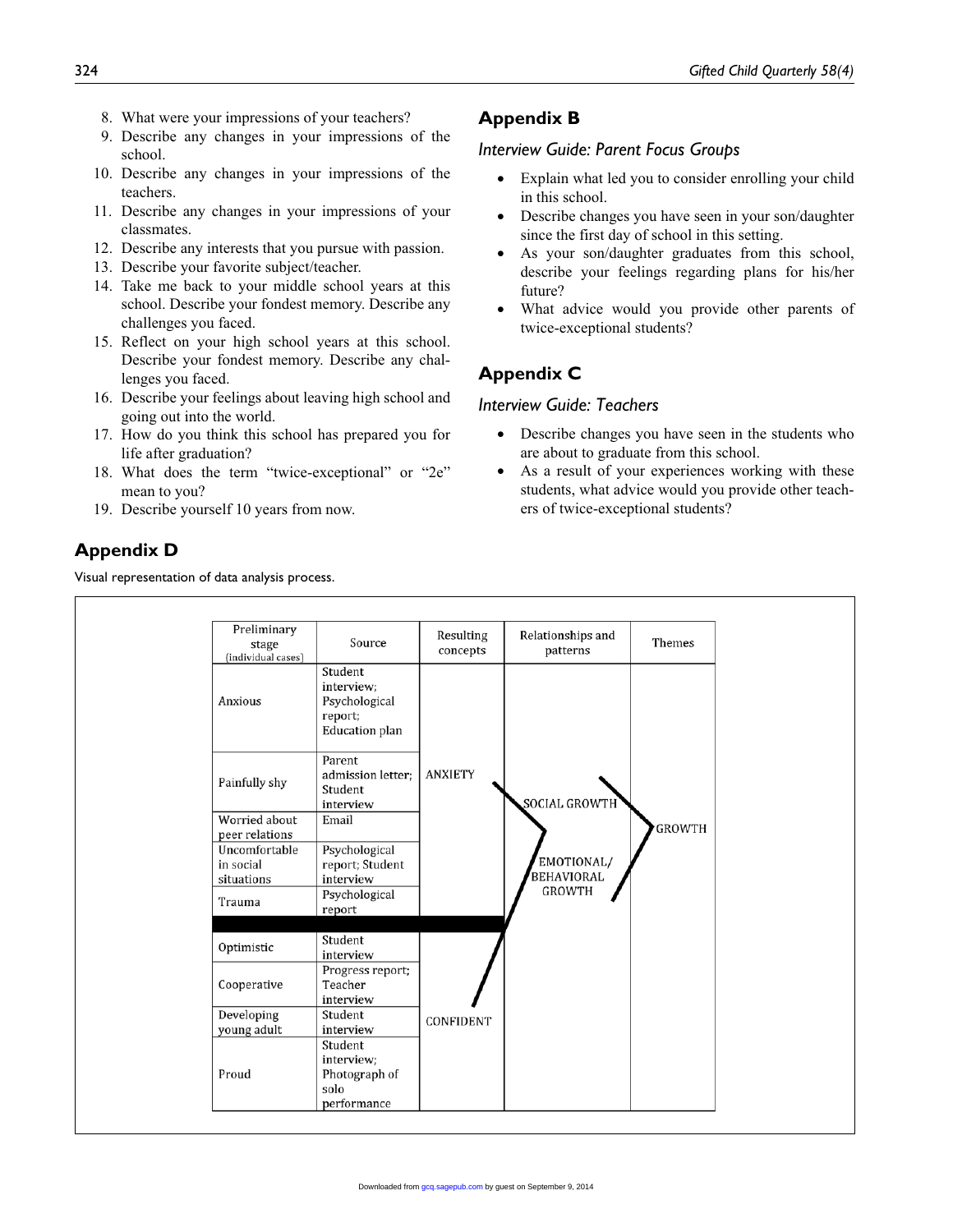#### **Authors' Note**

All documents and interviews are available at the research site in archival files.

#### **Declaration of Conflicting Interests**

The author(s) declared the following potential conflicts of interest with respect to the research, authorship, and/or publication of this article: Dr. Baum and Dr. Schader serve as consultants for this private school.

#### **Funding**

The author(s) received no financial support for the research, authorship, and/or publication of this article.

#### **Notes**

- a. Twice-exceptionality refers to students who are identified as gifted and talented and who also exhibit either one or more of the special education categories (excluding cognitive disabilities) defined by the Individuals with Disabilities Education Act or receive a diagnosis of special needs based on the *Diagnostic and Statistical Manual of Mental Disorders* (5th ed.; *DSM-5*; American Psychological Association, 2013).
- b. Diagnostic terminology and criteria used in this study were based on the *DSM* (4th ed., text rev.; American Psychological Association, 2000), which was in use during the years the students were identified.
- c. In the *DSM-5*, Asperger's syndrome was incorporated into Autism Spectrum Disorders and is no longer listed independently.
- Because of the sensitivity of the student information described in this section, the researchers chose not to reveal subject pseudonyms in these examples.

#### **References**

- American Psychiatric Association. (2000). *Diagnostic and statistical manual of mental disorders* (4th ed., text rev.). Washington, DC: Author.
- American Psychiatric Association. (2013). *Diagnostic and statistical manual of mental disorders* (5th ed.). Arlington, VA: American Psychiatric Publishing.
- Assouline, S. G., Nicpon, M. F., & Whiteman, C. (2010). Cognitive and psychosocial characteristics of gifted students with specific learning disabilities. *Gifted Child Quarterly*, *54*, 102-115. doi:10.1177/0016986209355974
- Assouline, S. G., & Whiteman, C. S. (2011). Twice-exceptionality: Implications for school psychologists in the post-IDEA 2004 era. *Journal of Applied School Psychology*, *27*, 380-402. doi:1 0.1080/15377903.2011.616576
- Barkley, R. (2012). *Executive functions: What they are, how they work, and why they work*. New York, NY: Guilford.
- Baum, S., Cooper, C., Neu, T., & Owen, S. (1997). *Evaluation of project High Hopes* (Project R206a30159-95). Washington, DC: U.S. Department of Education.
- Baum, S., Dann, M., Novak, C., & Pruess, L. (2009). Academic and social readiness. *2e: Twice-Exceptional Newsletter*, *35*, 16-19.
- Baum, S., & Owen, S. (2004). *To be gifted and learning disabled: Strategies for helping bright students with LD, ADHD, and more*. Mansfield Center, CT: Creative Learning.
- Bogdan, R. C., & Biklen, S. K. (1998). *Qualitative research for education: An introduction to theory and methods* (3rd ed.). Boston, MA: Allyn & Bacon.
- Brody, L. E., & Mills, C. J. (1997). Gifted children with learning disabilities: A review of the issues. *Journal of Learning Disabilities*, *30*, 282-296. doi:10.1177/002221949703000304
- Brown, B. B. (1989). The role of peer groups in adolescents' adjustment to secondary school. In T. J. Berndt & G. W. Ladd (Eds.), *Peer relationships in child development* (pp. 188-215). New York, NY: Wiley.
- Clinkenbeard, P. R. (2012). Neuroscience and young children: Implications for the diversity of gifted programming. In R. Subotnik, A. Robinson, C. Callahan, & E. J. Gubbins (Eds.), *Malleable minds: Translating insights from psychology and neuroscience for gifted education* (pp. 197-208). Storrs, CT: National Research Center on the Gifted and Talented.
- Coffey, A., & Atkinson, P. (1996). *Making sense of qualitative data: Complementary research strategies*. Thousand Oaks, CA: Sage.
- Crim, C., Hawkins, J., Ruban, L., & Johnson, S. (2008). Curricular modifications for elementary students with learning disabilities in high-, average-, and low-IQ groups. *Journal of Research in Childhood Education*, *22*, 233-245. doi:10.1080/02568540809594624
- Denzin, N. K. (2006). *Sociological methods: A sourcebook* (5th ed.). Piscataway, NJ: Transaction.
- Dobson, J. E., Campbell, N. J., & Dobson, R. (1987). Relationships among loneliness, perceptions of school, and grade point averages of high school juniors. *School Counselor*, *35*, 143-148.
- Eide, B., & Eide, F. (2006). *The mislabeled child: How understanding your child's unique learning style can open the door to success*. New York, NY: Hyperion.
- Gardner, H. (2004). *Frames of mind: The theory of multiple intelligences*. New York, NY: Basic Books.
- Grandin, T., & Panek, R. (2013). *The autistic brain: Thinking across the spectrum*. Boston, MA: Houghton Mifflin Harcourt.
- Hallowell, E. (2005). The problem with problems: How the pathology model destroys what could be good. *Independent School, Fall*, 30-38.
- Hanson, J. L., Chung, M. K., Avants, B. B., Rudolph, K. D., Shirtcliff, E. A., Gee, J. C., . . . Pollack, S. D. (2012). Structural variations in prefrontal cortex mediate the relationship between early childhood stress and spatial working memory. *Journal of Neuroscience*, *32*, 7917-7925. doi:10.1523/ JNEUROSCI.0307-12.2012
- Hodder, I. (1994). The interpretation of documents and material culture. In N. K. Denzin & Y. S. Lincoln (Eds.), *The handbook of qualitative research* (2nd ed., pp. 706-715), Thousand Oaks, CA: Sage.
- Huberman, A. M., & Miles, M. B. (1994). Data management and analysis methods. In N. K. Denzin & Y. S. Lincoln (Eds.), *The handbook of qualitative research* (2nd ed., pp. 428-444). Thousand Oaks, CA: Sage.
- Immordino-Yang, M. H., & Damasio, A. (2007). We feel, therefore we learn: The relevance of affective and social neuroscience to education. *Mind, Brain, and Education*, *1*, 3-10. doi:10.1111/ j.1751-228X.2007.00004.x
- Kalbfleisch, M. L., & Iguchi, C. (2008). *Twice exceptional learners*. In J. A. Plucker & C. Callahan (Eds.), *Critical issues and practices in gifted education* (pp. 707-720). Waco, TX: Prufrock Press.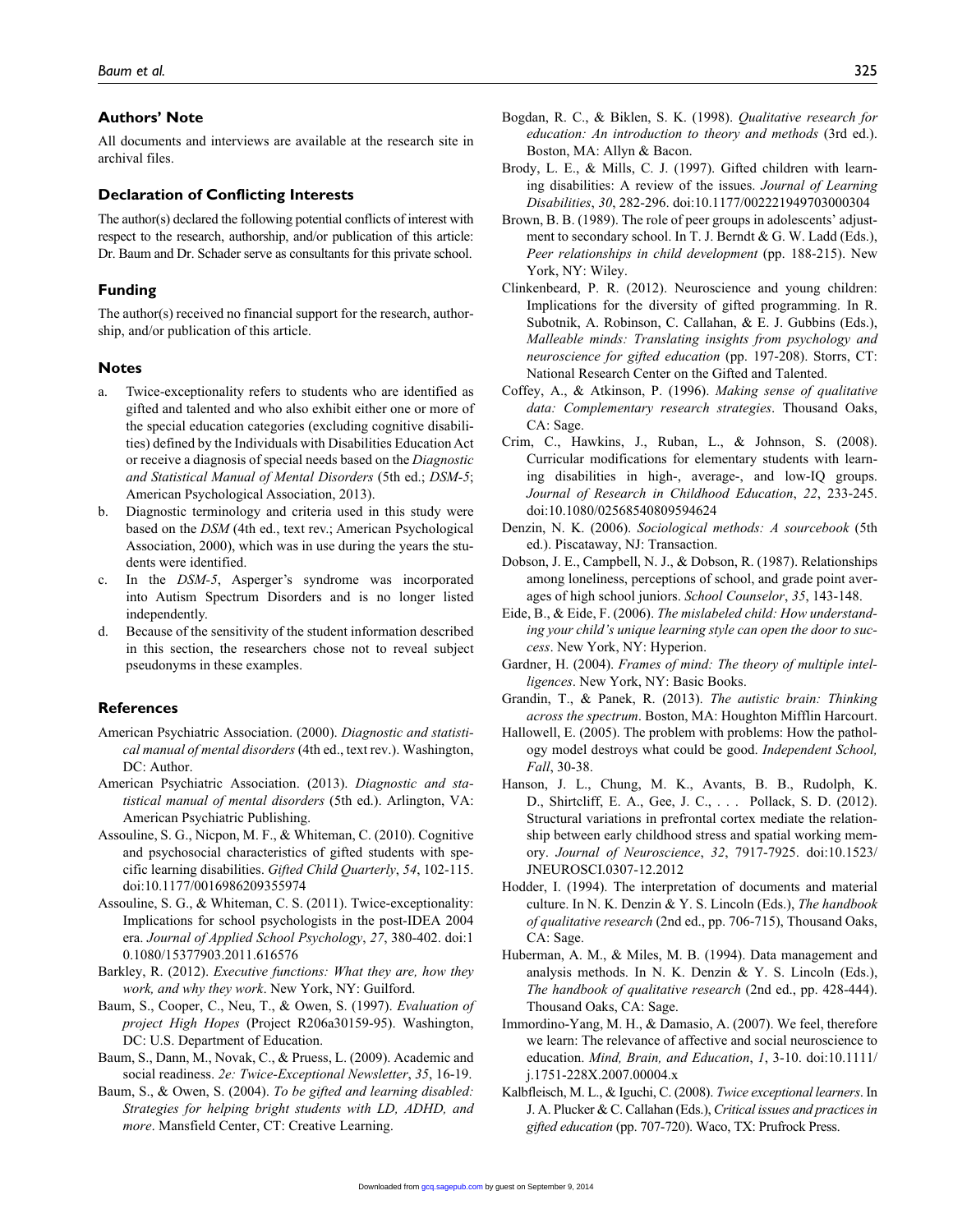- LeCompte, M. D. (2000). Analyzing qualitative data. *Theory Into Practice*, *39*, 146-154. doi:10.1207/s15430421tip3903\_5
- Marshall, C., & Rossman, G. B. (1989). *Designing qualitative research*. Newbury Park, CA: Sage.
- Marzano, R. J. (2003). *Classroom management that works: Research-based strategies for every teacher*. Alexandria, VA: ASCD.
- Maslow, A. (1954). *Motivation and personality*. New York, NY: Harper.
- McCloskey, G., Perkins, L., & Van Divner, B. (2009). *Assessment and intervention for executive function difficulties*. New York, NY: Routledge.
- Medina, R. (2008). *Brain rules*. Seattle, WA: Pear Press.
- Merriam, S. B. (1998). *Qualitative research and case study applications in education*. San Francisco, CA: Jossey-Bass.
- Merriam, S. B., & Simpson, E. L. (1995). *A guide to research for educators and trainers of adults* (2nd ed.). Malabar, FL: Krieger.
- Miles, M. B., & Huberman, A. M. (1994). *Qualitative data analysis: An expanded sourcebook* (2nd ed.). Malabar, FL: Krieger.
- Moon, S. M. (2002). Gifted children with attention deficit/hyperactivity disorder. In M. Neihart, S. Reis, N. Robinson, & S. Moon (Eds.), *The social and emotional development of gifted children: What do we know?* (pp. 193-204). Waco, TX: Prufrock Press.
- Murray, C. (2002). Supportive teacher-student relationships: Promoting the social and emotional health of early adolescents with high incidence disabilities. *Childhood Education*, *78*, 285- 290. doi:10.1080/00094056.2002.10522743
- Neihart, M. (2002). Gifted children and depression. In M. Neihart, S. Reis, N. Robinson, & S. Moon (Eds.), *The social and emotional needs of gifted students: What do we know?* (pp. 93-102). Washington, DC: National Association for Gifted Students.
- Nicpon, M. F., Allmon, A., Sieck, R., & Stinson, R. D. (2011). Empirical investigation of twice-exceptionality: Where have we been and where are we going? *Gifted Child Quarterly*, *55*, 3-17. doi:10.1177/0016986210382575
- Nielsen, M. E. (2002). Gifted students with learning disabilities: Recommendations for identification and programming. *Exceptionality*, *10*, 93-111. doi:10.1207/S15327035EX1002\_4
- Olenchak, F. R. (1995). Effects of enrichment on gifted/learning disabled students. *Journal for the Education of the Gifted*, *18*, 385-399. doi:10.1177/016235329501800403
- Olenchak, F. R. (2009). Multiply exceptional: The psychosocial development of diverse gifted students. *Gifted Education International*, *22*, 178-185.
- Oreck, B., Baum, S., & McCartney, H. (2000). *Artistic talent development for urban youth: The promise and the challenge (RM00144)*. Storrs: The National Research Center on the Gifted and Talented, University of Connecticut.
- Osterman, K. F. (2000). Students' need for belonging in the school community. *Review of Educational Research*, *70*, 323-367. doi:10.3102/00346543070003323
- Peterson, C. (2009). Positive psychology. *Reclaiming Children and Youth*, *18*(2), 3-7.
- Reis, S. M., & Colbert, R. D. (2004). Counseling needs of academically talented students with learning disabilities. *Professional School Counseling*, *8*, 156-167. doi:10.3102/00346543070003323
- Reis, S. M., Neu, T. W., & McGuire, J. (1995). Talents in two places: Case studies of high-ability students with learning

disabilities who have achieved (Research Monograph No. 95114). Storrs: National Research Center on the Gifted and Talented, University of Connecticut.

- Reis, S. M., Schader, R. M., Milne, H., & Stephens, R. (2003). Music & minds: Using a talent development approach for young adults with Williams syndrome. Exceptional Children, *69*(3), 293-313.
- Renzulli, J. S. (1977). *The enrichment triad model: A guide for developing defensible programs for gifted and talented*. Mansfield Center, CT: Creative Learning Press.
- Renzulli, J. S., & Reis, S. M. (1997). *The schoolwide enrichment model: A comprehensive plan for educational excellence*. Mansfield Center, CT: Creative Learning Press.
- Rubin, K. H., Bukowski, W., & Parker, J. (2006). *Peer interactions, relationships, and groups*. In N. Eisenberg (Ed), *Handbook of child psychology: Social, emotional, and personality development* (pp. 571-645). New York, NY: Wiley.
- Sapolsky, R. M. (2004). *Why zebras don't get ulcers: The acclaimed guide to stress, stress-related diseases, and coping*. New York, NY: Owl Books.
- Schultz, S. M. (2012). Twice-exceptional students enrolled in advanced placement classes. *Gifted Child Quarterly*, *56*, 119- 133. doi:10.1177/0016986212444605
- Schwandt, T. A. (2001). *Dictionary of qualitative inquiry* (2nd ed.). Thousand Oaks, CA: Sage.
- Seidel, J. F., & Vaughn, S. (1991). Social alienation and the learning disabled school dropout. *Learning Disabilities Research & Practice*, *6*, 152-157.
- Seligman, M. (1975). *Helplessness: On depression, development, and death*. San Francisco, CA: W. H. Freeman.
- Seligman, M., & Csikszentmihalyi, M. (2000). Positive psychology: An introduction. *American Psychologist*, *55*, 5-14. doi:10.1037/0003-066X.56.1.89
- Seligman, M., Ernst, R. M., Gillham, J., Reivich, K., & Linkins, M. (2009). Positive education: Positive psychology and classroom interventions. *Oxford Review of Education*, *35*, 293-311. doi:10.1080/03054980902934563
- Siegel, D. J. (1999). *The developing mind: How relationships and the brain interact to shape who we are*. New York, NY: The Guilford Press.
- Silverman, L. K. (1989). Invisible gifts, invisible handicaps. *Roeper Review*, *12*, 37-42. doi:10.1080/02783198909553228
- Singer, L.  $(2000)$ . If gifted = asynchronous development, then gifted/special needs = asynchrony squared. In K. Kiesa (Ed.), *Uniquely gifted: Identifying and meeting the needs of twice exceptional students* (pp. 44-49). Gilson, NH: Avocus.
- Stake, R. E. (2010). *Qualitative research: Studying how things work*. New York, NY: Guilford Press.
- Terjesen, M. D., Jacofsky, M., Froh, J., & DiGiuseppe, R. (2004). Integrating positive psychology into schools: Implications for practice. *Psychology in the Schools*, *41*, 163-172. doi:10.1002/ pits.10148
- Tomlinson, C. A. (2004). *How to differentiate instruction in mixed ability classrooms* (2nd ed.). Alexandria, VA: Association for Supervision and Curriculum Development.
- Vygotsky, L. S. (1978). *Mind in society: The development of higher psychological processes*. Cambridge, MA: Harvard University Press.
- Webb, J. T., Amend, E. R., Webb, N. E., Goerss, J., Beljan, P., & Olenchak, F. R. (2005). *Misdiagnosis and dual diagnoses of gifted*